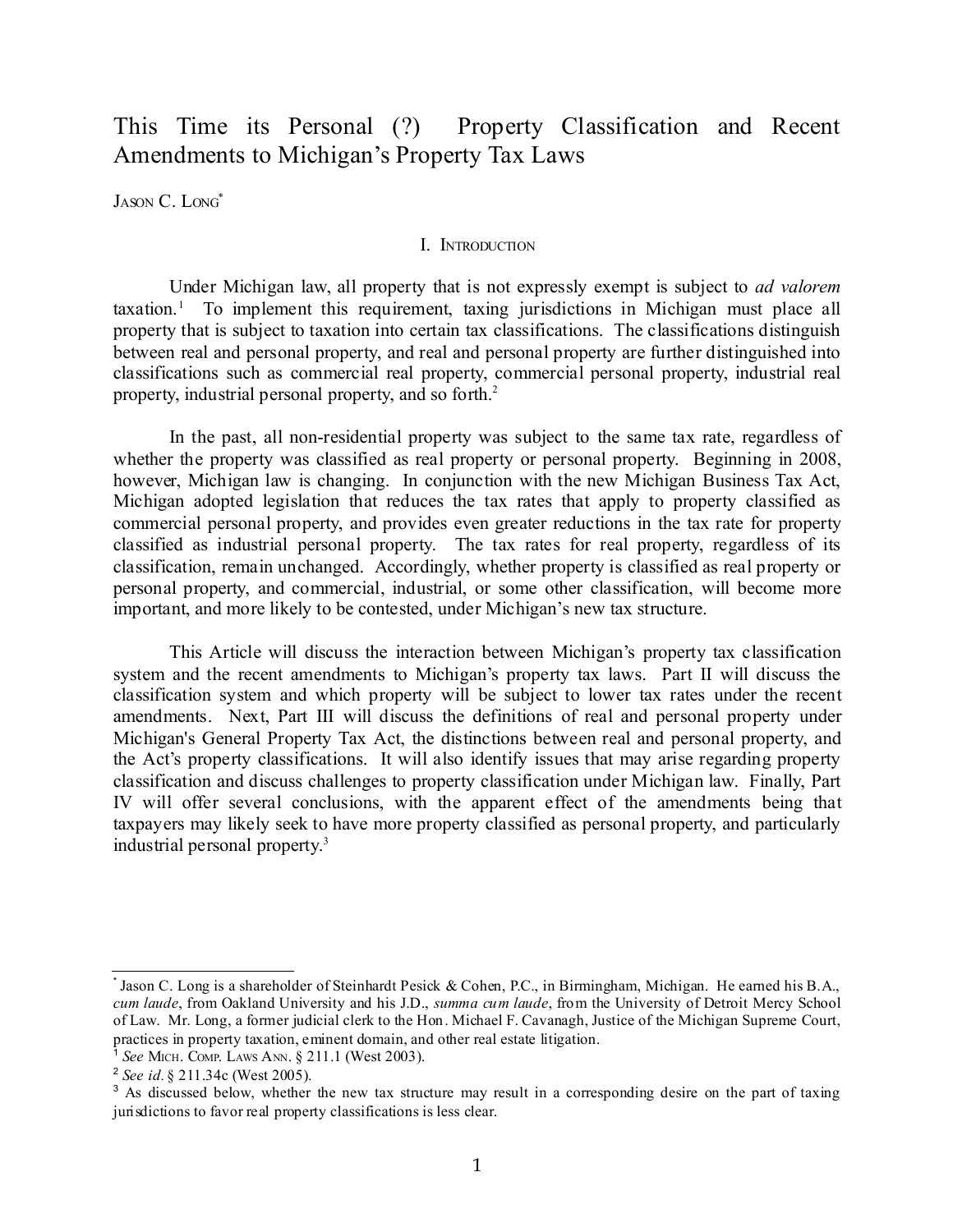#### II. CLASSIFICATION AND TAX RATES

Michigan's General Property Tax Act (the "GPTA") sets forth the classifications into which taxing jurisdictions must place all taxable property in the state.<sup>[4](#page-1-0)</sup> This classification system assists in the equalization process, which is designed to ensure that properties located in different taxing jurisdictions are provided equal treatment for tax purposes. In the past, classification was not a significant concern for taxpayers or taxing jurisdictions because all non-residential property was taxed at the same rate, regardless of its classification. Under recent amendments to Michigan's tax structure, however, property that is classified as either commercial personal property or industrial personal property will be taxed at a lower rate, a benefit that other classes of property will not enjoy.

#### *A. The Origins of Property Classification*

The Michigan Constitution sets forth the fundamental principles of Michigan's property tax system. It provides for the Michigan Legislature to establish uniform property taxation according to property's true cash value, and to establish a system to equalize property assessments:

The legislature shall provide for the uniform general ad valorem taxation of real and tangible personal property not exempt by law except for taxes levied for school operating purposes. The legislature shall provide for the determination of true cash value of such property; the proportion of true cash value at which such property shall be uniformly assessed, which shall not, after January 1, 1966, exceed [5](#page-1-1)0 percent; and for a system of equalization of assessments.<sup>5</sup>

The Michigan Legislature implemented these requirements in the GPTA, providing that taxing jurisdictions "shall estimate, according to [their] best information and judgment, the true cash value of every parcel of real property" as well as "the true cash value of all the personal property" in the state.<sup>[6](#page-1-2)</sup> The GPTA and other legislation also provide for a system of county and state-level equalization. [7](#page-1-3)

As a general matter, the equalization process is designed to ensure that assessments across the state's various taxing jurisdictions are equal, such that all taxpayers are assessed at a uniform level of their properties' values. As the Supreme Court observed in *In re Appeal of* General Motors Corp.,<sup>[8](#page-1-4)</sup> if "the requirement of cash value were met, the requirement of uniformity would also be met . . ."<sup>[9](#page-1-5)</sup> But the accuracy of assessments in the taxing jurisdictions across the state may vary. To account for that, the assessments for each jurisdiction are reviewed at both the county and state levels. If the county's board of commissioners, or the state equalization board, concludes that the assessments in any given jurisdiction vary from true cash

<span id="page-1-0"></span><sup>4</sup> *See* MICH. COMP. LAWS ANN. § 211.34c.

<span id="page-1-1"></span><sup>5</sup> MICH. CONST. art. 9, § 3.

<span id="page-1-2"></span><sup>6</sup> MICH. COMP. LAWS ANN. § 211.24.

<span id="page-1-3"></span><sup>7</sup> *See id.* §§ 211.34-.34e (providing for county-level equalization); §§ 209.1-.9 (West 2003) (providing for state-level equalization).

<span id="page-1-4"></span><sup>8</sup> 376 Mich. 373; 137 N.W.2d 161 (1965).

<span id="page-1-5"></span><sup>9</sup> *Id.* at 379; 137 N.W.2d at 165.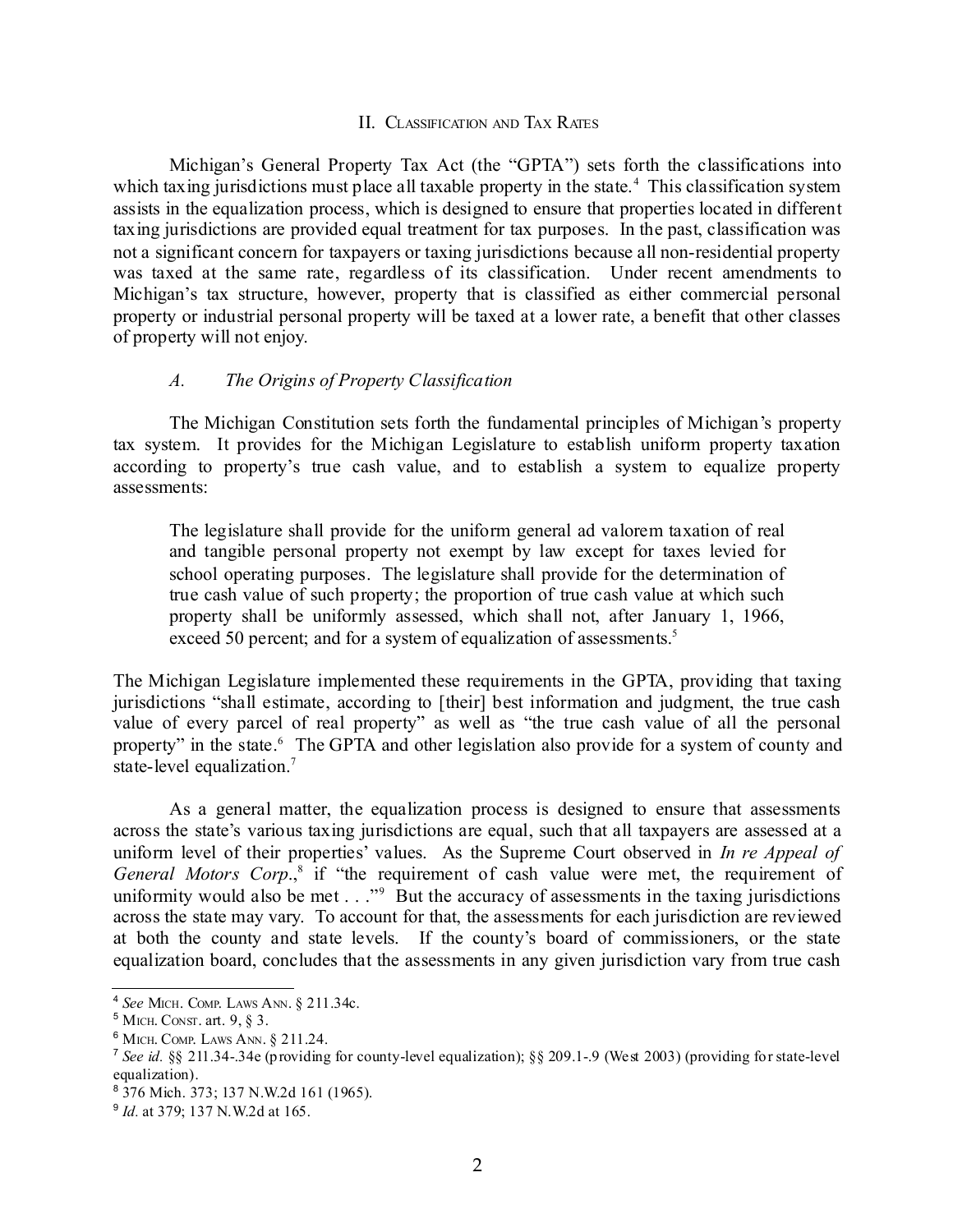value, then either board may adjust the total amount of the jurisdiction's assessment.<sup>[10](#page-2-0)</sup> The adjustment will increase or decrease the amount of the jurisdiction's assessment as a whole such that the board is satisfied that the amount of the assessment accords with the total true cash value of property in the jurisdiction.<sup>[11](#page-2-1)</sup>

In any event, all property, both real and personal, historically had been equalized together.<sup>[12](#page-2-2)</sup> That changed in 1979. In conjunction with the Michigan electorate adopting several constitutional amendments intended to limit taxation, commonly known as the "Headlee Amendment,"<sup>[13](#page-2-3)</sup> the Michigan Legislature amended the state's tax statutes to create property classifications for equalization purposes. [14](#page-2-4) Under this legislation, property is equalized only within its class; that is, the county and state boards review the assessments for each class to determine whether the assessments vary from true cash value, and then adjust by class if necessary. [15](#page-2-5) The amendments resulted in a challenge to the classification system, with taxpayers arguing that, by dividing property into classifications, the legislation undermines constitutional uniformity. But the Michigan Court of Appeals rejected that challenge, reasoning that the classifications actually enhance uniformity:

Equalization by class promotes equality of assessments between property of different classes within a taxing unit because of the difficulty in equalizing assessments of property in the aggregate when the properties are distinctly different in nature. Equalization by class is especially important in promoting the principle of uniformity where there is a substantial chance that discrimination against certain classes of property will occur due to underassessments in other classes of property. Equalization by class accomplishes the constitutional mandate that assessments for all property must be at the same percentage of true cash value. [16](#page-2-6)

Thus, the property classification system was upheld against the constitutional challenge.

For some thirty years since this legislation's adoption, Michigan property has been placed into classifications for property tax purposes. Under the GPTA, there are six classifications of real property: agricultural, commercial, developmental, industrial, residential, and timber

<span id="page-2-0"></span><sup>&</sup>lt;sup>10</sup> See MICH. COMP. LAWS ANN. § 211.34 (authorizing county commissioners to apply a multiplication factor to adjust assessments); *see id.* § 209.4 (authorizing the state board of equalization to adjust assessments).

<span id="page-2-1"></span><sup>&</sup>lt;sup>11</sup> Assessments are adjusted by jurisdiction because each taxing jurisdiction prepares its own assessments. The purpose of equalization is to ensure uniformity across jurisdictions; that is, to ensure that each jurisdiction's assessment accords with true cash value as a whole. Whether any individual property's assessment within a jurisdiction reflects the property's true cash value presents an assessment issue, not an equalization issue. *See* Ypsilanti Twp. Supervisor v. State Tax Comm'n, 386 Mich. 343, 355; 192 N.W.2d 227, 232 (1971) ("If [the township assessor] under-assessed but treated all property owners equally, Ypsilanti Township's total equalized value, even though increased, would not adversely affect any individual taxpayer. If he over-assessed and was equalized at a lower figure than his own total, again the individual taxpayer would not be adversely affected").

<span id="page-2-2"></span><sup>12</sup> *See, e.g., General Motors,* 376 Mich. at 377; 137 N.W.2d at 164.

<span id="page-2-3"></span><sup>13</sup> *See, e.g.,* Kevin C. Kennedy, *The First Twenty Years of the Headlee Amendment,* 76 U. DET. MERCY L. REV. 1031  $(1999)$ .

<span id="page-2-4"></span><sup>14</sup> *See* 1978 Mich. Pub. Acts 381; 1979 Mich. Pub. Acts 114; 1981 Mich. Pub. Acts 52; *see also* O'Reilly v. Wayne County, 116 Mich. App. 582, 587; 323 N.W.2d 493, 495 (1982) (describing the amendments).

<span id="page-2-5"></span><sup>15</sup> *See* Kennedy, *supra* note 13, at 1071.

<span id="page-2-6"></span><sup>16</sup> *O'Reilly,* 116 Mich. App., *supra,* at 594; 323 N.W.2d, *supra,* at 498.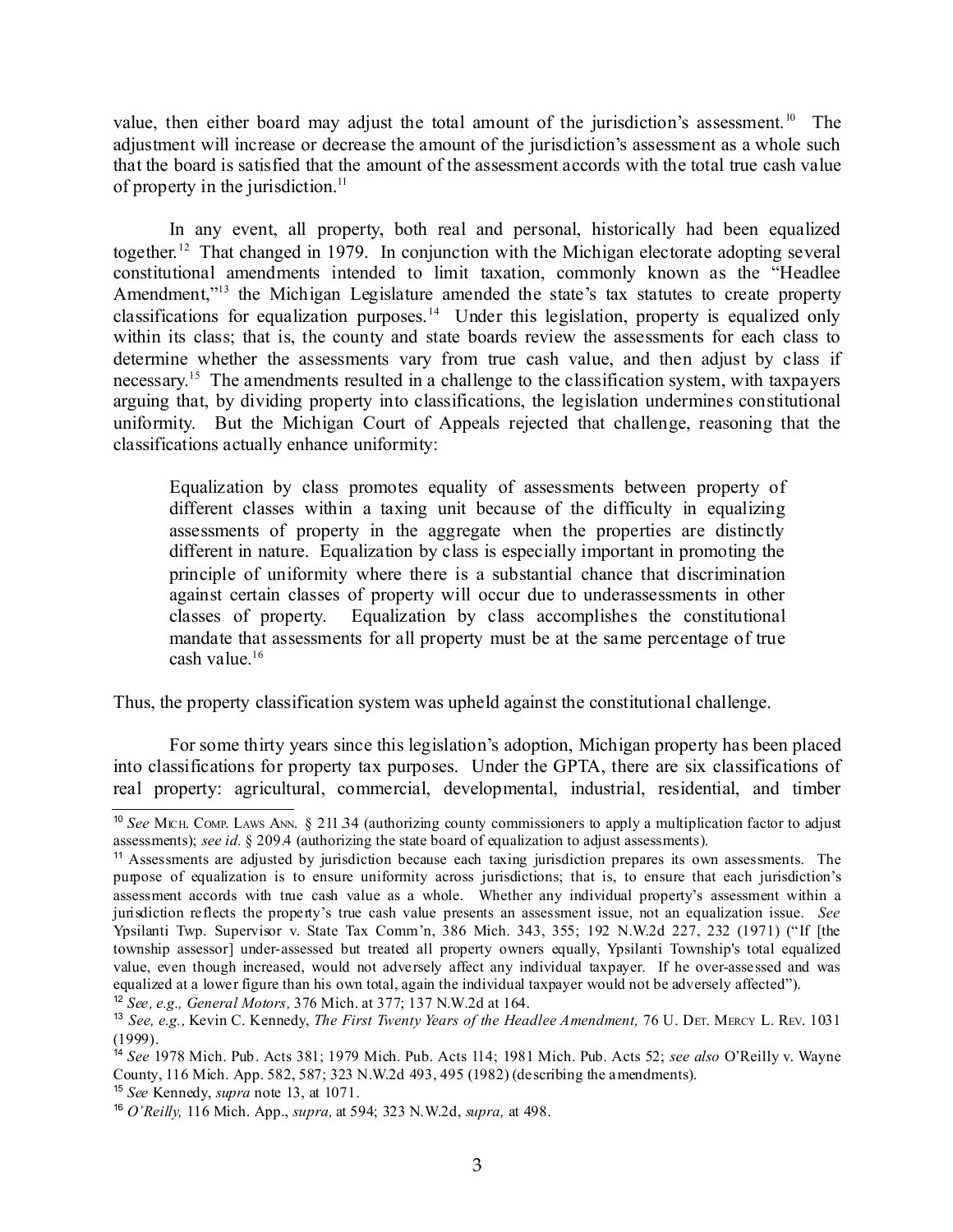cutover. Likewise, the GPTA provides five classifications for personal property: agricultural, commercial, industrial, residential, and utility. [17](#page-3-0)

#### *B. Tax Rates Applicable to the Classes of Assessable Property*

Historically, a property's classification related only to equalization, and did not impact the tax rate that applied to the property. Michigan property taxes are calculated using a millage rate, meaning that property is taxed at a rate equaling a certain number of dollars for every \$1,000 of the property's taxable value. The number of dollars per one thousand dollars of taxable value equals the "millage rate."<sup>[18](#page-3-1)</sup> As mentioned, all non-residential property in Michigan had been taxed at the same millage rate, regardless of whether the property was classified as real or personal, and regardless of whether it was classified as commercial, industrial, or otherwise.

But that changed effective January 1, 2008. In conjunction with the new Michigan Business Tax Act,<sup>[19](#page-3-2)</sup> which replaced the Single Business Tax Act,<sup>[20](#page-3-3)</sup> the Michigan Legislature adopted a series of amendments to the Revised School Code,<sup>[21](#page-3-4)</sup> the Plant Rehabilitation and Industrial Development Districts Act, $2$  and the GPTA that significantly reduce the tax rates applicable to property classified as commercial and industrial personal property. For property classified as commercial personal property, the amendments created an exemption from up to 12 mills of the local school district operating millage.<sup>[23](#page-3-6)</sup> The Michigan State Tax Commission, which generally supervises the administration of Michigan tax laws,  $24$  estimated that these amendments will reduce the average amount of taxes due for commercial personal property by 23%. [25](#page-3-8)

The amendments result in even greater tax reductions for property classified as industrial personal property. Beginning in 2008, such property is exempt from up to 18 mills of the local school district operating millage,<sup>[26](#page-3-9)</sup> and is exempt from the six-mill state education tax.<sup>[27](#page-3-10)</sup> Under these amendments, industrial personal property is taxed at a rate similar to the rate that applies under Michigan's principal residence exemption, which exempts an individual's principal residence from certain school millages. [28](#page-4-0)

<span id="page-3-0"></span><sup>&</sup>lt;sup>17</sup> See MICH. COMP. LAWS ANN. § 211.34c(2). The GPTA's classification for residential personal property applied only to taxes levied before January 1, 2003. *See id.* § 211.34c(3)(d). Generally, household personal property, which would likely include most residential personal property, is tax-exempt under the GPTA. *See id.* § 211.9(1)(f) (exempting "personal property owned and used by a householder").

<span id="page-3-1"></span><sup>18</sup> *See* BLACK'<sup>S</sup> LAW DICTIONARY 994 (6th ed. 1990).

<span id="page-3-2"></span><sup>19</sup> *See* MICH. COMP. LAWS ANN. §§ 208.1101-.1601 (West 2003).

<span id="page-3-3"></span><sup>20</sup> *See id.* §§ 208.1-.145 (repealed by 2007 Mich. Pub. Acts 325).

<span id="page-3-4"></span><sup>21</sup> *See* MICH. COMP. LAWS ANN. §§ 380.1-.1853 (West 2005).

<span id="page-3-5"></span><sup>22</sup> *See* MICH. COMP. LAWS ANN. §§ 207.551-572 (West 2003).

<span id="page-3-6"></span><sup>23</sup> *See* 2007 Mich. Pub. Acts 37 (amending MICH. COMP. LAWS ANN. § 380.1211).

<span id="page-3-7"></span><sup>24</sup> *See* MICH. COMP. LAWS ANN. § 209.104.

<span id="page-3-8"></span><sup>25</sup> *See* MICHIGAN STATE TAX COMM'N, BULLETIN NO. 7 OF 2007, at 4 (Oct. 2, 2007) ("classification of personal property as Commercial Personal Property will result in an average 23% reduction from the current tax liability").

<span id="page-3-9"></span><sup>&</sup>lt;sup>26</sup> See 2007 Mich. Pub. Acts 37 (amending MICH. COMP. LAWS ANN. § 380.1211). The exemption may be less than 18 mills if the operating millage that the school district levied in 1993 was less than 18 mills. In such a case, the exemption will equal the school district's 1993 operating millage. *See id.; see also* MICHIGAN STATE TAX COMM'N, BULLETIN NO. 7 OF 2007, *supra* note 25, at 4.

<span id="page-3-10"></span><sup>27</sup> *See* 2007 Mich. Pub. Acts 38 (amending MICH. COMP. LAWS ANN. § 211.903).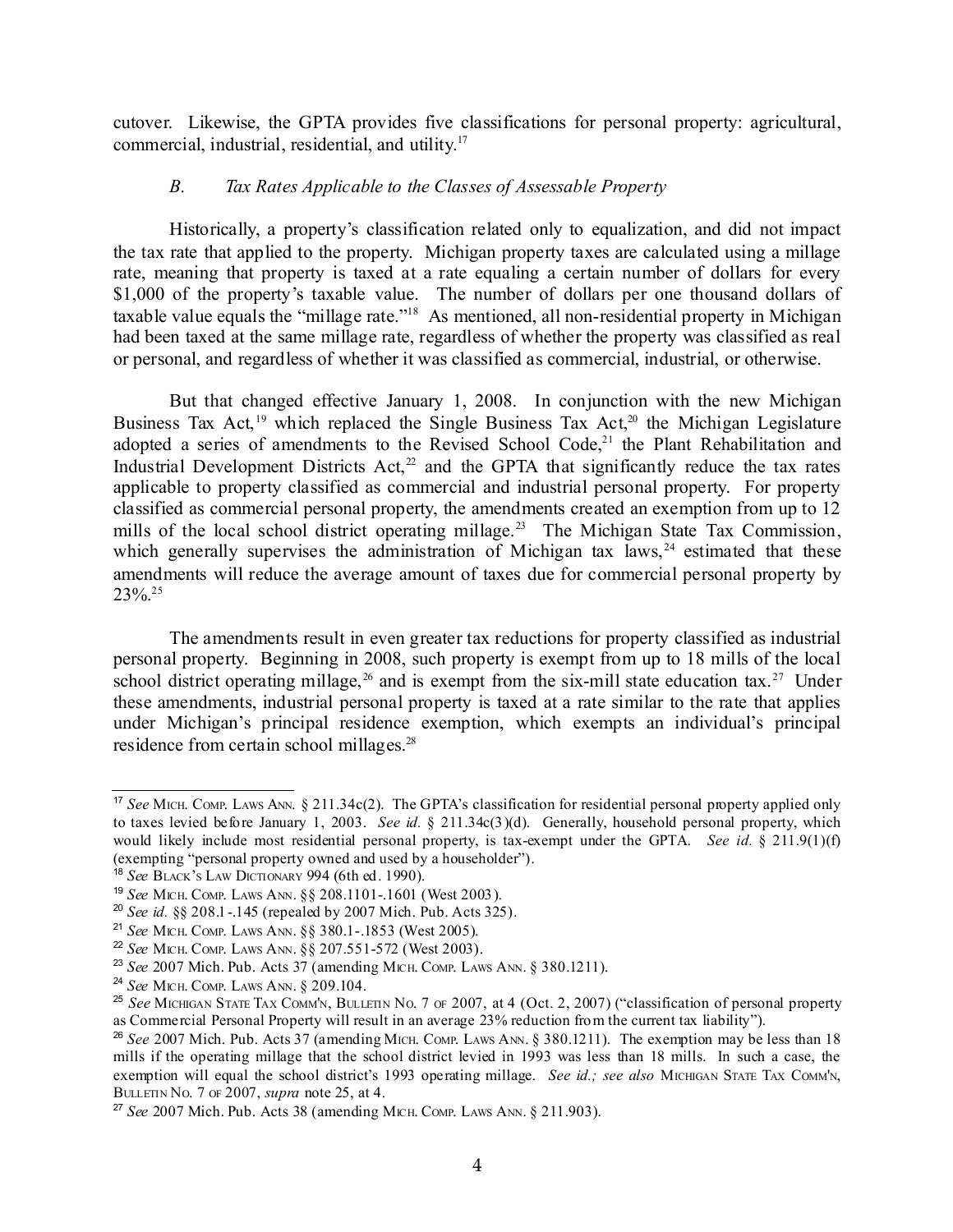Property classified as industrial personal property also receives other benefits from the changes in Michigan's tax structure. For example, under the new Michigan Business Tax Act, a property owner may claim a credit against the business tax for 35% of personal property taxes paid on property classified as industrial personal property. [29](#page-4-1) The reductions in the effective millage rates that apply to industrial personal property, together with the credit against the business tax, will reduce the average tax liability for property classified as industrial personal property by nearly 65%. [30](#page-4-2) Property classified as commercial personal property, on the other hand, did not receive this benefit.

These amendments represent a significant change in Michigan's property tax laws. Historically, a property's classification pertained only to the equalization process and had nothing to do with the tax rate that applied to the property. With lower millage rates now applying to the commercial and industrial personal property classes, property owners will have incentive to attempt to have more of their property classified as personal property, and specifically as industrial personal property, which is taxed at a lower rate.<sup>[31](#page-4-3)</sup>

Whether taxing jurisdictions have incentive to attempt to include as much property as possible within the real property classifications, however, is less clear. The assessor in each taxing jurisdiction, which may be a city or township, is responsible for preparing the assessment roll, and for classifying property.<sup>[32](#page-4-4)</sup> But the reduced millage rates that apply to commercial and industrial personal property result from local school and state education millages no longer applying to such property. This may create incentive for school districts and state educational bodies to favor real property classifications when possible, but the GPTA does not involve such entities in the assessment or classification process. Thus, while property owners may favor personal classifications, and specifically commercial and industrial classifications, when possible, there is no such direct incentive for taxing jurisdictions like cities and townships to favor real property classifications. Whether taxing jurisdictions would seek to favor real

<span id="page-4-0"></span><sup>28</sup> *See* MICH. COMP. LAWS ANN. § 211.7cc. Certain industrial personal property that is subject to taxation under the Plant Rehabilitation and Industrial Development Districts Act also received an effective tax reduction under the new tax structure. *See* 2007 Mich. Pub. Acts 39 (amending MICH. COMP. LAWS ANN. §§ 207.564 and 207.564a to exempt certain property classified as industrial personal property from school millages and the state education tax).

<span id="page-4-1"></span><sup>29</sup> *See* MICH. COMP. LAWS ANN. § 208.1413(1)(a), (4). Similar credits are available for personal property that is taxed under the Plant Rehabilitation and Industrial Development Districts Act, as well as certain natural gas pipeline property and telephone personal property. *See id*. § 208.1413(1), (4).

<span id="page-4-2"></span><sup>30</sup> *See* SENATE FISCAL AGENCY, BILL ANALYSIS, S.B. 94 (CR-1): REVISED FLOOR ANALYSIS (June 29, 2007) ("This credit would equal 35.0% of the taxes paid on industrial personal property. Together with the exemption from the 6-mill State education tax and the 18-mill local school property tax, industrial personal property would realize an average effective personal property tax reduction of 64.9%").

<span id="page-4-3"></span><sup>&</sup>lt;sup>31</sup> It is worth noting that even in the past, there was incentive for property owners to prefer personal property classifications over real property classifications when possible. This was because taxing jurisdictions generally value personal property using multiplier tables that depreciate the property's value from its original purchase price, meaning that personal property's value for tax purposes tends to decrease over time. *See, e.g.,* Wayne County v. State Tax Comm'n, 261 Mich. App. 174, 181; 682 N.W.2d 100, 107 (2004) (discussing the impact of personal property multipliers). Real property, on the other hand, may increase or decrease in value over time depending on market conditions. *See* THE APPRAISAL INSTITUTE, THE APPRAISAL OF REAL ESTATE 434-35 (12th ed., 2001). Having property classified as personal rather than real, therefore, gave owners more hope for reduced property tax liability.

<span id="page-4-4"></span><sup>32</sup> *See* MICH. COMP. LAWS ANN. § 211.10(1) ("assessment of all the property in the state liable to taxation shall be made annually in all townships, villages, and cities by the applicable assessing officer"); § 211.24 ("the assessor shall make and complete an assessment roll"); § 211.34c (providing that "the assessor shall classify every item of assessable property according to the definitions contained in this section").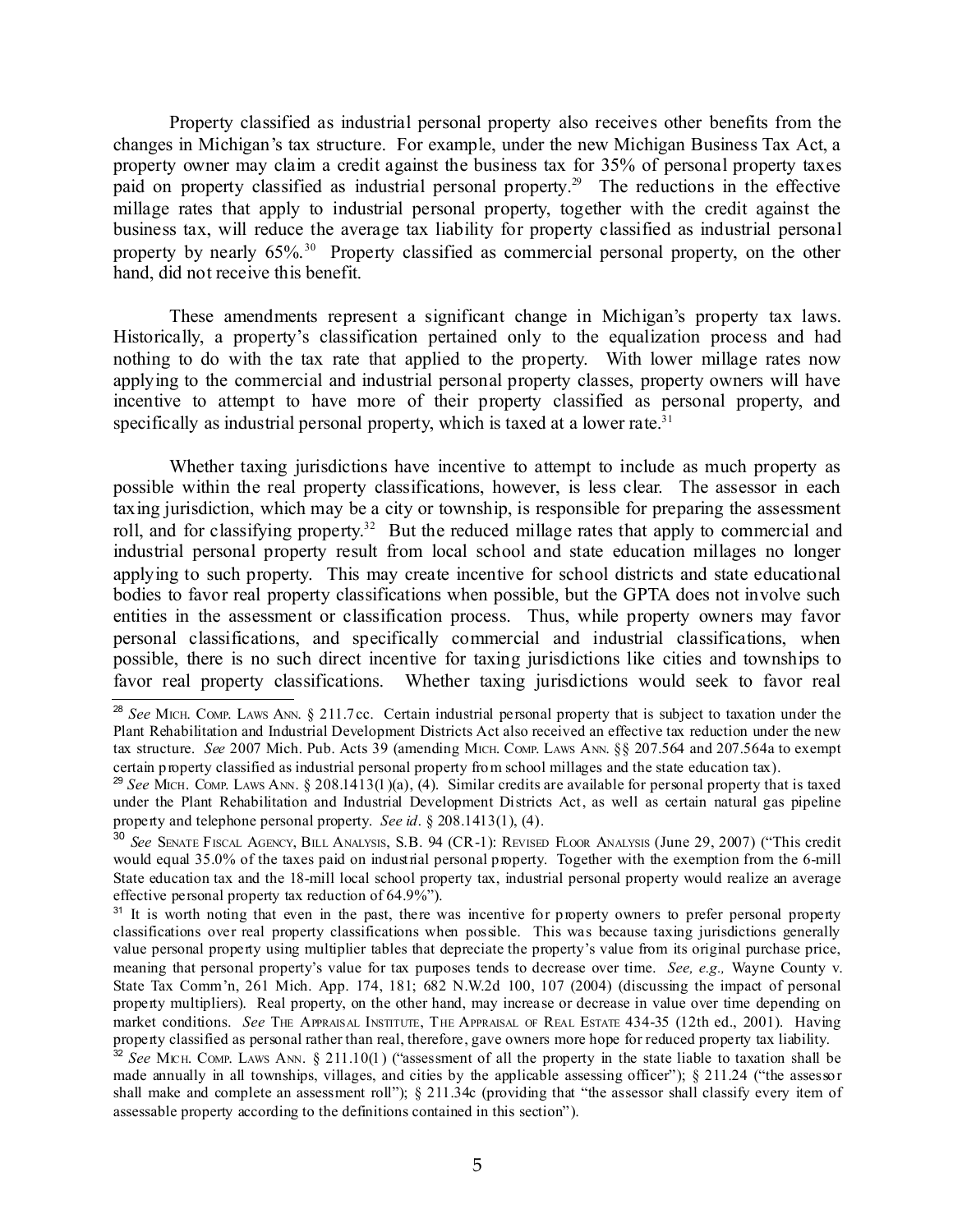property classifications is therefore unclear. Nevertheless, because the different millage rates apply and will certainly affect property owners' tax burdens, the distinctions between real and personal property under the GPTA, the precise meanings of the GPTA's property classifications, and the process for placing properties into those classifications, take on additional significance under Michigan's new tax structure.

#### III. REAL PROPERTY, PERSONAL PROPERTY, AND CLASSIFICATION UNDER MICHIGAN'<sup>S</sup> GENERAL PROPERTY TAX ACT

The GPTA divides all taxable property in Michigan into real property and personal property, and requires taxing jurisdictions to assign all taxable property into classifications that are generally based on the property's use. Accordingly, after defining real and personal property, the GPTA defines the properties that should be classified as commercial and industrial personal property. Those definitions depend in part on which properties are classified as commercial and industrial real property. Structuring the definitions of these classes of personal property on definitions of real property, and other issues in the definitions of the commercial and industrial personal property classifications, can create ambiguities in the classification process. These ambiguities have largely gone unexplored, likely because until now, property classification was not significant to either taxing jurisdictions or taxpayers.

### *A. Real and Personal Property Under the GPTA*

Because Michigan's new tax structure applies reduced millage rates to certain classifications of personal property but not to real property, the new tax structure will place greater emphasis on the fundamental distinctions between real and personal property under the GPTA. Whether any specific item should be classified as personal property or as part of the underlying real property can have consequences far greater than the distinction ever had in the past. As mentioned, even in the past property owners had incentives to favor items' classification as personal property when possible, because personal property's value is more likely to be depreciated and result in a lower taxable value and lower taxes. But under the new tax structure, with reduced millage rates that apply to certain personal property but not to any real property, owners have more reason to favor personal property classifications. Thus, the GPTA's definitions of real and personal property, and the analysis used to distinguish between real and personal property, also have magnified significance.

### *1. The Definition of "Real Property" Under the GPTA*

First, the GPTA generally defines "real property" to include land, buildings and fixtures on land, appurtenances to the land, and certain other property:

For the purpose of taxation, real property includes all of the following:

(a) All land within this state, all buildings and fixtures on the land, and all appurtenances to the land, except as expressly exempted by law.

(b) All real property owned by this state or purchased or condemned for public highway purposes by any board, officer, commission, or department of this state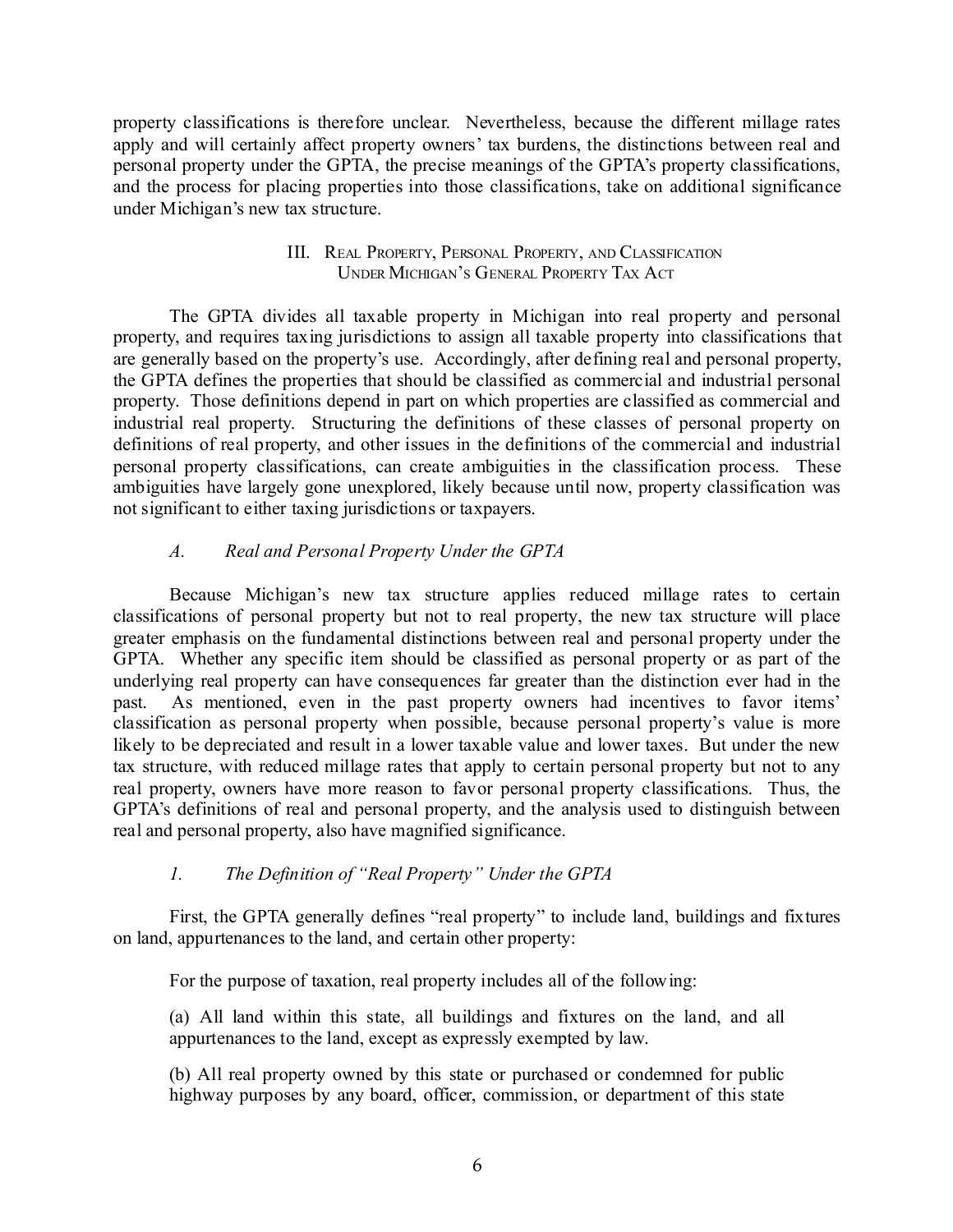and sold on land contract, notwithstanding the fact that the deed has not been executed transferring title.

(c) For taxes levied after December 31, 2002, buildings and improvements located upon leased real property, except buildings and improvements exempt under section 9f or improvements assessable under section 8(h), if the value of the buildings or improvements is not otherwise included in the assessment of the real property. However, buildings and improvements located on leased real property shall not be treated as real property unless they would be treated as real property if they were located on real property owned by the taxpayer.<sup>[33](#page-6-0)</sup>

In the past, buildings and improvements on leased real property were considered personal property, except where the real property was also taxed to the tenant.<sup>[34](#page-6-1)</sup> But in a series of acts that became effective in 2003, the Michigan Legislature amended the GPTA to generally provide that improvements on leased property shall be considered real property. But property that fits the definition of "leasehold improvements" under the GPTA's definition of personal property were excepted from this change and remain personal property under the GPTA so long as their value is not attributed to the underlying real property.<sup>[35](#page-6-2)</sup>

### *2. The Definition of "Personal Property" Under the GPTA*

The GPTA's definition of personal property is more broad-ranging than its definition of real property. "Personal property" generally includes all goods, chattels, and effects located in Michigan, as well as a number of other items:

For the purposes of taxation, personal property includes all of the following:

(a) All goods, chattels, and effects within this state.

(b) All goods, chattels, and effects belonging to inhabitants of this state, located without this state, except that property actually and permanently invested in business in another state shall not be included.

\* \* \*

(f) All other personal property not enumerated in this section and not especially exempted by law.

(g) The personal property of gas and coke companies, natural gas companies, electric light companies, waterworks companies, hydraulic companies, and pipe line companies transporting oil or gas as public or common carriers, to be assessed in the local tax collecting unit in which the personal property is located. The mains, pipes, supports, and wires of these companies, including the supports

<span id="page-6-0"></span><sup>33</sup> MICH. COMP. LAWS ANN. § 211.2(1).

<span id="page-6-1"></span><sup>34</sup> *See id.* (historical notes).

<span id="page-6-2"></span><sup>35</sup> *See* 2000 Mich. Pub. Acts 415 (amending MICH. COMP. LAWS ANN. § 211.2 to provide that improvements on leased real property generally must be classified as real property); 2002 Mich. Pub. Acts 620 (amending MICH. COMP. LAWS ANN. § 211.2 to provide that certain leasehold improvements and other items shall be classified as personal property). Certain property located in renaissance zones and other similar areas that the Legislature has designated, were also excepted from this amendment and remain personal property under the GPTA. *See* MICH. COMP. LAWS ANN. § 211.9f.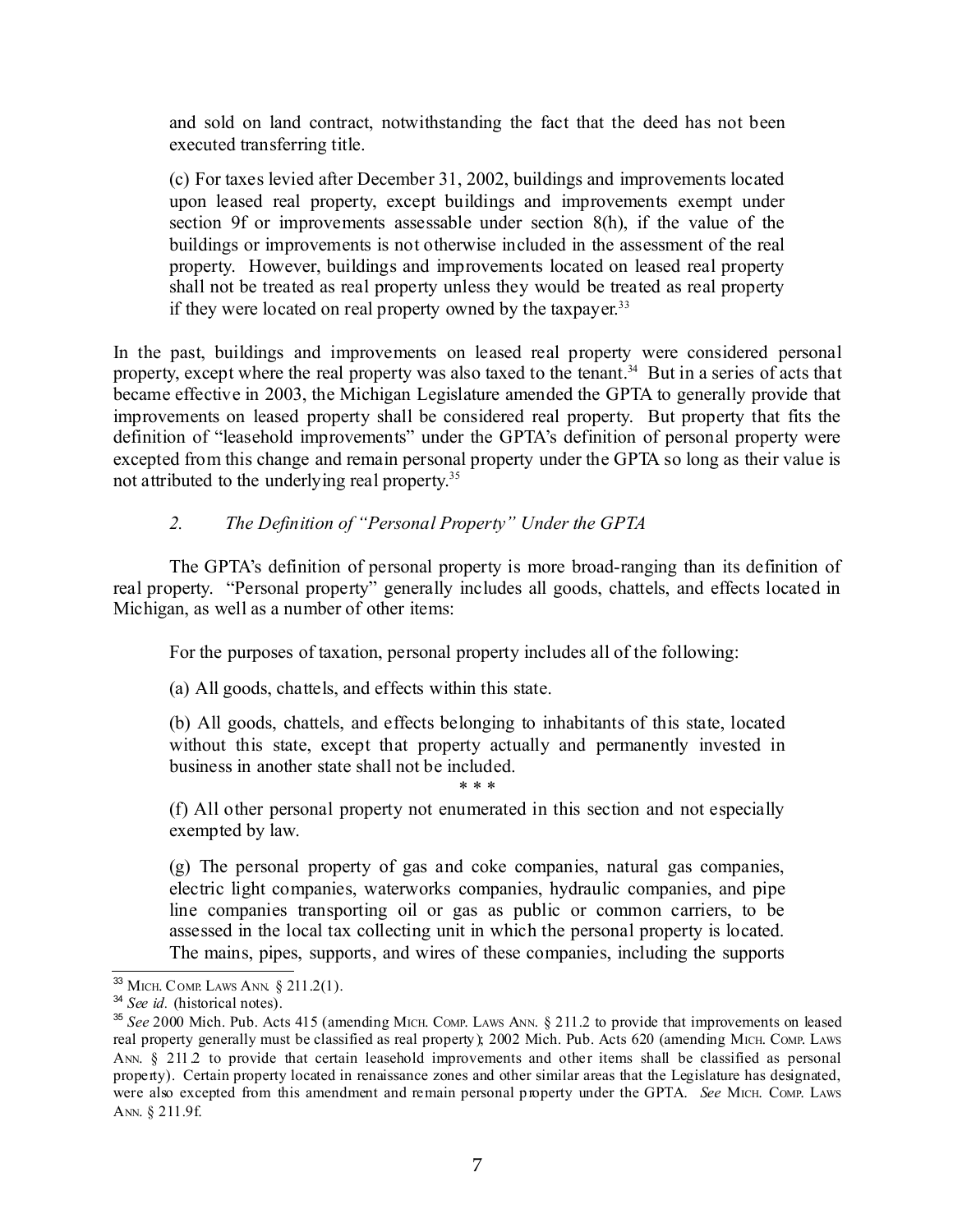and wire or other line used for communication purposes in the operation of those facilities, and the rights of way and the easements or other interests in real property by virtue of which the mains, pipes, supports, and wires are erected and maintained, shall be assessed as personal property . . .

(h) During the tenancy of a lessee, leasehold improvements and structures installed and constructed on real property by the lessee, provided and to the extent the improvements or structures add to the true cash taxable value of the real property notwithstanding that the real property is encumbered by a lease agreement, and the value added by the improvements or structures is not otherwise included in the assessment of the real property . . . Leasehold improvements and structures assessed under this subdivision shall be assessed to the lessee.

\* \* \*

(k) For taxes levied after December 31, 2002, a trade fixture. [36](#page-7-0)

The definition of personal property also reiterates that improvements on leased real property are generally considered real property, subject to the exceptions provided in the definition of personal property itself. [37](#page-7-1)

As the Michigan State Tax Commission has stated, the GPTA's definition of "personal property" is, in fact, more of a listing. "The probable reason is" that "there are thousands of different items" that may qualify as personal property, and therefore "personal property" defies easy definition.<sup>[38](#page-7-2)</sup> Under Michigan law, definitions from a standard dictionary may generally be used to give meaning to terms that are not defined in statutes.<sup>[39](#page-7-3)</sup> Such an analysis of the terms within the definition of "personal property," however, does not provide any valuable insight. For example, the dictionary definitions of "chattel" are "a movable article of personal property" and "any tangible property other than land and buildings." [40](#page-7-4) Likewise, in other contexts the Michigan courts have applied the legal definition of "chattel," which is generally an "article of

<span id="page-7-0"></span><sup>36</sup> MICH. COMP. LAWS ANN. § 211.8. Other items defined as personal property under the GPTA include interests in certain publicly-owned real property, *see id.* § 211.8(c), tombs and vaults kept for hire, *see id.* § 211.8(e), interests in economic rent, *see id.* § 211.8(i and j), and a wind energy system, which is specifically described in the definition. *See id.* § 211.8(*l*). Because the definition of "personal property" generally encompasses "All goods, chattels, and effects within" Michigan, it is important to note that many items of personal property are tax exempt. These include heavy earth moving equipment, inventory held for resale, computer software, intangible property, and several other items specifically identified in the GPTA. *See id.* §§ 211.9, .9b, .9c, .9d, .9e, .9f, .9g, .9g[1], .9i, .9j, .9k.

<span id="page-7-1"></span><sup>37</sup> *See id.* § 211.8(d).

<span id="page-7-2"></span><sup>38</sup> *See* MICHIGAN STATE ASSESSORS BOARD, ASSESSOR'<sup>S</sup> TRAINING MANUAL 12-1 (1998).

<span id="page-7-4"></span><span id="page-7-3"></span><sup>39</sup> *See, e.g.,* Horace v. City of Pontiac, 456 Mich. 744, 756; 575 N.W.2d 762, 767 (1998). A "standard" dictionary is a layman's dictionary, as opposed for example to a legal dictionary that should be used to define legal terms. *See id.* Recently, the Michigan Supreme Court has often turned to the RANDOM HOUSE WEBSTER'S COLLEGE DICTIONARY as a layman's dictionary. *See* People v. Keller, 479 Mich. 467, 515 n.41; 739 N.W.2d 505, 514 n.41 (2007); People v. Peals, 476 Mich. 636, 641; 720 N.W.2d 196, 198 (2006); People v. Perkins, 473 Mich. 626, 633; 703 N.W.2d 448, 452 (2005); Kreiner v. Fischer, 471 Mich. 109, 130; 683 N.W.2d 611, 624 (2004); People v. Babcock, 469 Mich. 247, 266; 666 N.W.2d 231, 242 (2003); Chandler v. Muskegon County, 467 Mich. 315, 320; 652 N.W.2d 224, 227 (2002); *In re* Hathaway, 464 Mich. 672, 685; 630 N.W.2d 850, 856 (2001). The court has not, however, exclusively used this dictionary. *See, e.g.,* Renny v. Michigan Dep't of Transp., 478 Mich. 490, 500; 734 N.W.2d 518, 523 (2007) (citing THE AMERICAN HERITAGE DICTIONARY OF THE ENGLISH LANGUAGE, NEW COLLEGE EDITION (1978)). <sup>40</sup> WEBSTER'<sup>S</sup> RANDOM HOUSE COLLEGE DICTIONARY 206 (2005).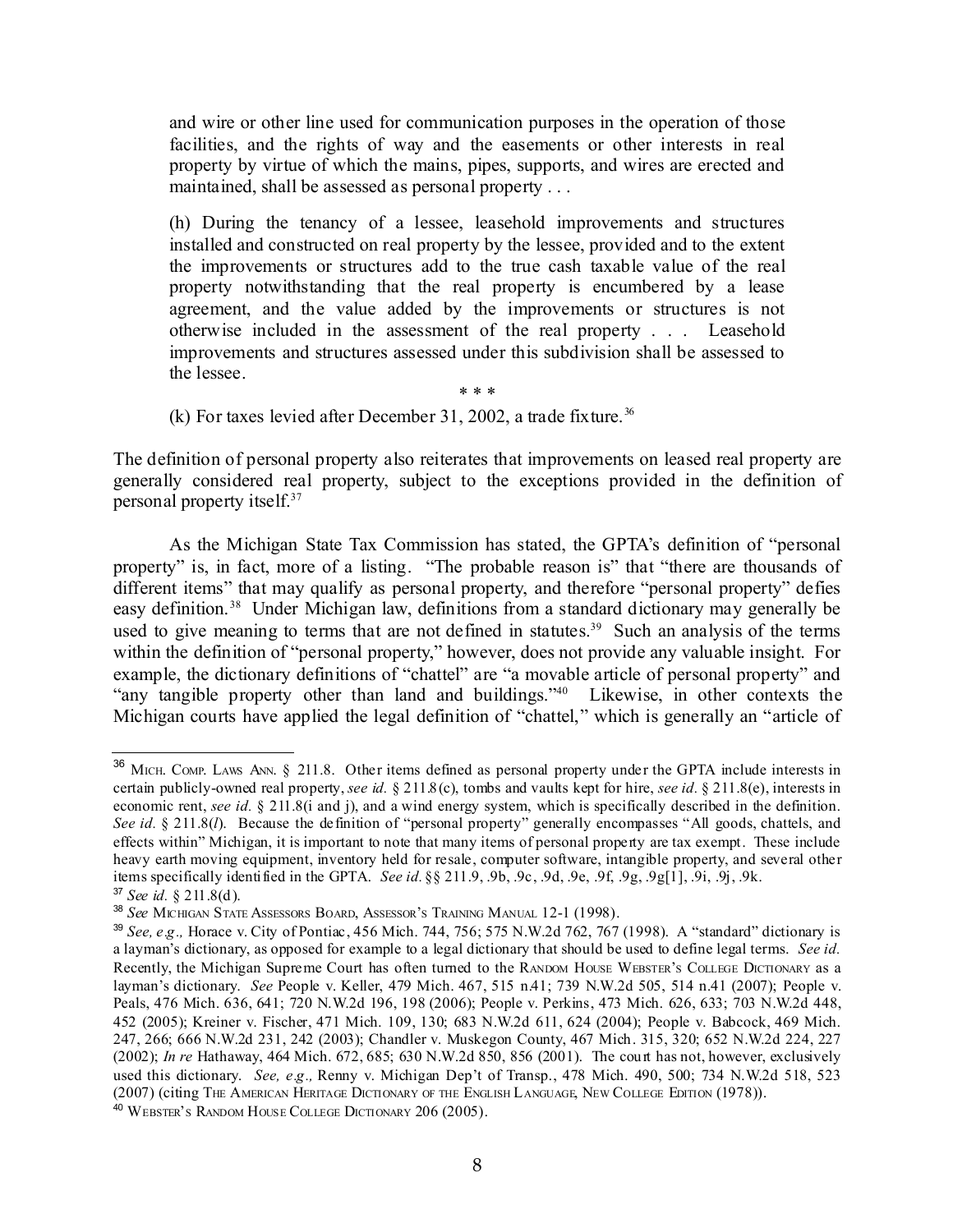personal property." [41](#page-8-0) Thus, the GPTA's definition of personal property may be best understood as meaning all property that is not real property, as well as all property that the GPTA specifically identifies as personal property.<sup>[42](#page-8-1)</sup>

Other components of the statutory personal property list, however, do have meanings under Michigan law. One item on the list, for example, is "trade fixtures." Under Michigan law, "fixtures" are items of property that have "a possible existence apart from realty, but which may, by annexation, be assimilated into realty."<sup>[43](#page-8-2)</sup> "Trade fixtures" are a subcategory of fixtures that are installed by a tenant on leased property and may be removed by the tenant at the lease's termination even though, as a fixture, the item would normally have become part of the underlying real property. [44](#page-8-3) Because a tenant can remove its trade fixtures, Michigan courts have held that trade fixtures are personal property as between the tenant and its landlord. But the courts had historically held that, as to third parties, trade fixtures are real property just as any other fixture would be. Therefore, in *Michigan National Bank v. City of Lansing,* [45](#page-8-4) the Michigan Court of Appeals held that although certain items in a bank building may have qualified as the bank's trade fixtures, "for the purpose of taxation, trade fixtures are properly classified as real property." [46](#page-8-5) The Legislature effectively overruled cases like *Michigan National Bank*, however, when it amended the GPTA to provide that beginning in 2003 trade fixtures are personal property for purposes of taxation. [47](#page-8-6)

#### *3. Distinguishing Between Real and Personal Property Under the GPTA*

Though distinguishing between real and personal property can be straightforward in many instances, as when distinguishing between land and movable furniture, for example, the distinction can also be more complex. The complexity would arise particularly with items that may reasonably be either real property or personal property in varying circumstances. Because of the differing millage rates that can apply to real and personal property under Michigan's new tax structure, the distinctions in the difficult cases are much more significant.

To distinguish between real and personal property, Michigan law applies the analysis that governs whether an item is a fixture. [48](#page-8-6) Under the GPTA, if an item is a fixture, then it is real property and taxable as such; on the other hand, if the item is not a fixture, then the item is

<span id="page-8-0"></span><sup>&</sup>lt;sup>41</sup> Clancy v. Oak Park Village Athletic Ctr., 140 Mich. App. 304, 308 n.2; 364 N.W.2d 312, 315 n.2 (1985).

<span id="page-8-1"></span><sup>42</sup> *See, e.g.,* MICHIGAN STATE TAX COMMISSION, INSTRUCTIONS FOR FORM L-4175 (2004) (stating that personal property encompasses "tangible property that is not real estate").

<span id="page-8-2"></span><sup>43</sup> Wayne County v. Britton Trust, 454 Mich. 608, 615; 563 N.W.2d 674, 678 (1997).

<span id="page-8-3"></span><sup>44</sup> *See id.*, 454 Mich. at 613; 563 N.W.2d at 678; *see also* Jason C. Long, Casenote: Fixture Qualification, 75 U. DET. MERCY L. REV. 717, 724 (1998) (noting that if an item was installed on a leased property "in good faith intended for use in the tenant's trade, it could be removed" from the property as a trade fixture).

<span id="page-8-4"></span><sup>45</sup> 96 Mich. App. 551; 293 N.W.2d 626 (1980).

<span id="page-8-5"></span><sup>46</sup> *Id.*, 96 Mich. App. at 556; 293 N.W.2d at 628; *but see* MICHIGAN STATE TAX COMM'N, BULLETIN NO. 1 OF 2003 (Jan. 8, 2003) (stating that the Michigan State Tax Commission "has always considered trade fixtures to be personal property").

<span id="page-8-6"></span><sup>47</sup> *See* MICH. COMP. LAWS ANN. § 211.8(k).

<sup>48</sup> *See, e.g.,* Continental Cablevision of Mich., Inc. v. City of Roseville, 430 Mich. 727, 735; 425 N.W.2d 53, 56-57 (1988).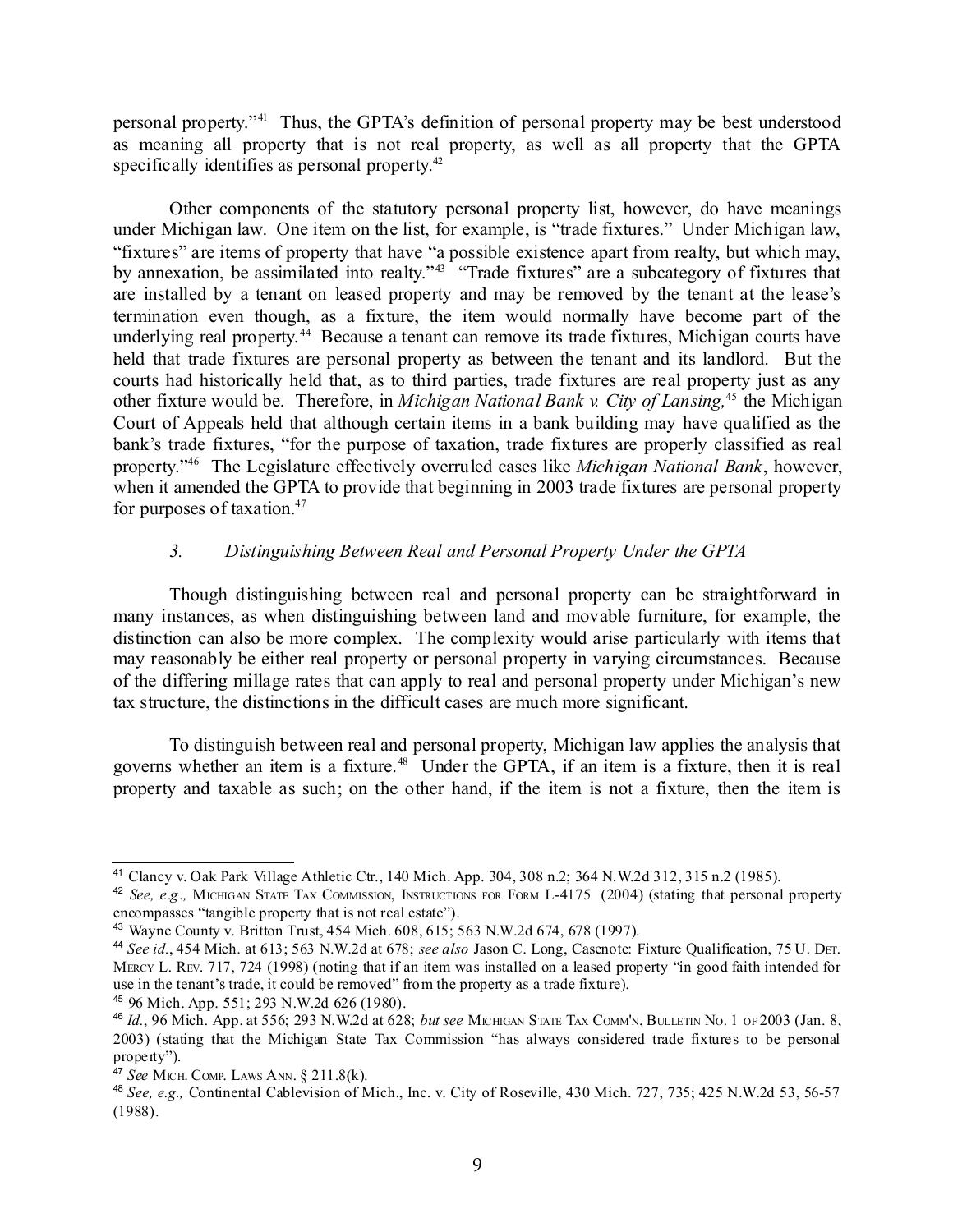personal property, [49](#page-9-0) and under Michigan's new tax structure may qualify for taxation at a reduced millage rate applying to personal property.

"Generally, fixtures are defined as items 'having a possible existence apart from realty, but which may, by annexation, be assimilated into realty.<sup>20[50](#page-9-1)</sup> This is one reason that distinguishing between real and personal property can be complex; an item may be either real or personal property depending on whether the item and the circumstances surrounding that item satisfy the analysis for the item to qualify as a fixture. In *Continental Cablevision of Michigan, Inc. v. City of Roseville,* the Michigan Supreme Court addressed whether wires extending from utility poles to residences were fixtures, and thus taxable to the residences' owners as real property, or personal property that belonged to the cable television company that had installed the wires. In doing so, the court explained the three-step analysis that applies to determine whether such an item is a fixture:

Courts of this state have consistently applied a three-factor test to determine whether an item of property constitutes a fixture. The factors are: [1] *annexation* to the realty, either actual or constructive; [2] *adaptation* or application to the use or purpose to which that part of the realty to which it is connected is appropriated; and [3] *intention* to make the article a permanent accession to the freehold. [51](#page-9-2)

Michigan courts have developed analyses for each of the factors in the fixtures analysis.

#### *(a). Annexation*

First, annexation refers to whether an item is physically attached to the underlying real estate. The Michigan Supreme Court explained the requirements for annexation in the condemnation action *Wayne County v. Britton Trust*:

Annexation refers to the act of attaching or affixing personal property to real property and, as a general proposition, an object will not acquire the status of a fixture unless it is in some manner or means, albeit slight, attached or affixed, either actually or constructively, to the realty. That is, if the object is not attached to the land or to some structure or appliance which is attached to it, it will retain its character as personalty though intended for permanent use on the premises. [52](#page-9-3)

*Britton Trust* also explained that even though an item may not be physically affixed to the underlying real estate, it may nevertheless "acquire the status of a fixture by constructive annexation." [53](#page-9-4) An item becomes a fixture through constructive annexation when the item, though not physically attached to the real property, is necessary for the property's use and operation:

<span id="page-9-0"></span><sup>49</sup> *See Continental Cablevision*, 430 Mich. at 735; 425 N.W.2d at 56.

<span id="page-9-1"></span><sup>50</sup> *Britton Trust*, 454 Mich. at 613; 563 N.W.2d at 678.

<span id="page-9-2"></span><sup>51</sup> *Continental Cablevision*, 430 Mich. at 735-36; 425 N.W.2d at 57 (internal quotations omitted).

<span id="page-9-3"></span><sup>52</sup> *Britton Trust,* 454 Mich. at 615; 563 N.W.2d at 678-79 (internal quotation omitted).

<span id="page-9-4"></span><sup>53</sup> *Id.*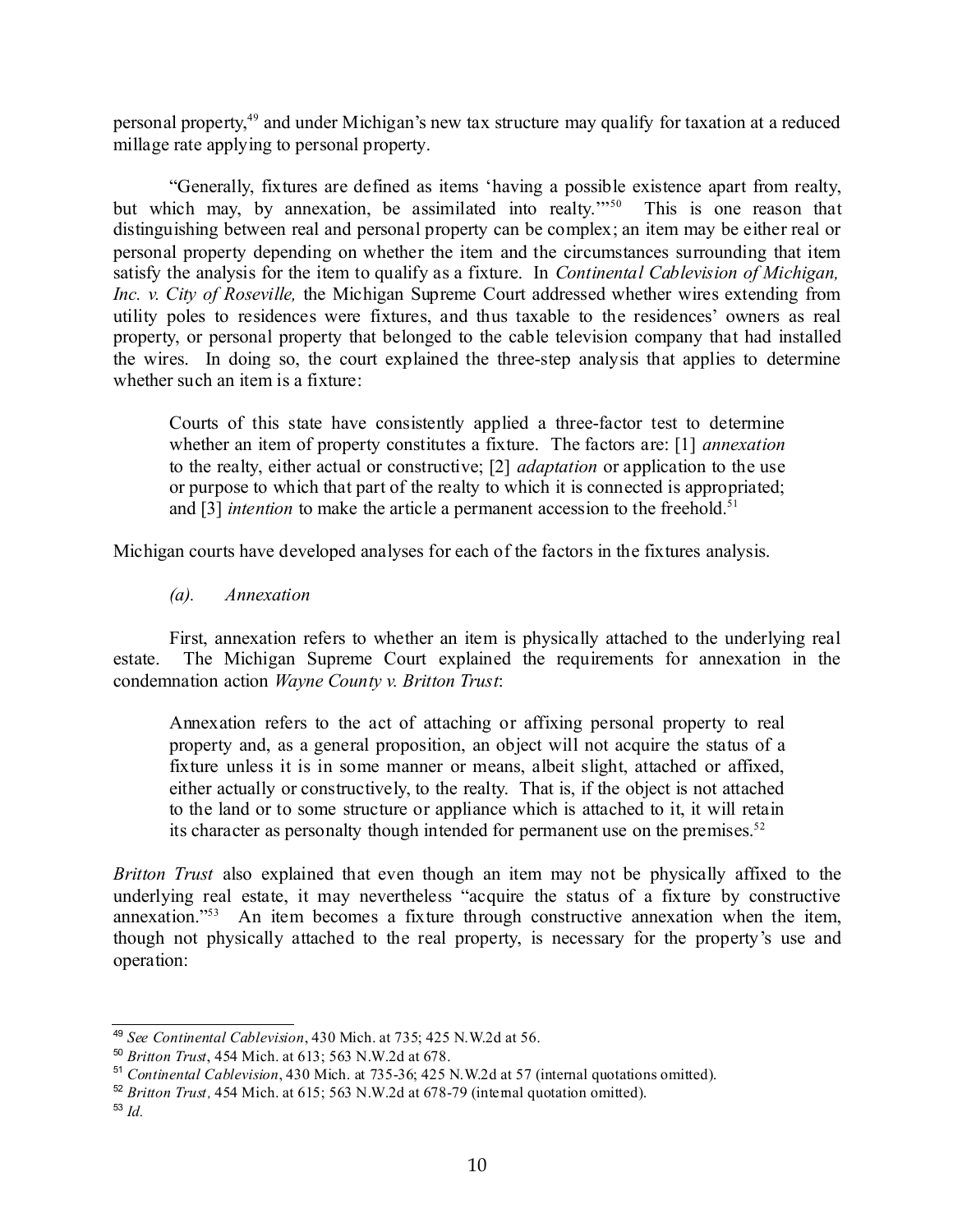The doctrine of constructive annexation has frequently been applied in the case of articles which are not themselves actually or directly annexed to the realty, but are part of, or accessory to, articles which are so annexed. Thus, where the principal part of the machinery is fixture due to actual annexation to the realty, the parts of it, although not actually annexed to the freehold, are fixtures where they would, if removed, leave the principal part unfit for use, and where of themselves they are not capable of general use elsewhere. [54](#page-10-0)

Though small, a key to the doors in a building is an example of an item that is constructively annexed to the real property.<sup>[55](#page-10-1)</sup> Larger and more valuable items have also been held to be fixtures through constructive annexation. [56](#page-10-2)

#### *(b). Adaptation*

The second step in the fixtures analysis, whether the item has been adapted to the underlying real estate, refers to "the relationship between the chattel and the use which is made of the realty to which the chattel is annexed." [57](#page-10-3) *Britton Trust* was the first Michigan case to explicitly address this step in the analysis in any detail, stating that an "object introduced onto the realty may become a fixture if it is a necessary or at least a useful adjunct to the realty, considering the purposes to which the latter is devoted." [58](#page-10-4) Thus, even though an item is annexed to real estate, it may or may not be adapted to that real estate:

[A] plumbing apparatus would not be adapted to the use or purpose to which the realty is put if it were simply bolted to a wall for decoration. However, when that same apparatus is made a part of the property's plumbing system, it becomes adapted to the use or purpose to which the realty is put because it is used as a part of the operation of the real estate. [59](#page-10-5)

Thus, an item must be both annexed to the realty, and adapted to the realty, to become a fixture.

<span id="page-10-0"></span><sup>54</sup> *Id.* (quoting Carmichall v. United States, 273 F.2d 392, 395 (Fifth Cir., 1960)).

<span id="page-10-1"></span><sup>55</sup> *See* Detroit Trust Co. v. Detroit City Serv. Co., 262 Mich. 14, 30; 247 N.W. 76, 81 (1933).

<span id="page-10-2"></span><sup>56</sup> *See In re* Slum Clearance, 332 Mich. 485, 495; 52 N.W.2d 195, 199 (1952) (holding that materials necessary to operate plating machines were constructively annexed to the real estate).

<span id="page-10-3"></span><sup>57</sup> *Britton Trust,* 454 Mich. at 618; 563 N.W.2d at 680 (internal quotation omitted).

<span id="page-10-4"></span><sup>58</sup> *Id.*

<span id="page-10-5"></span><sup>59</sup> 1 JOHN G. CAMERON, JR., MICHIGAN REAL PROPERTY LAW: PRINCIPLES AND COMMENTARY §4.5, at 136 (3d ed., 2005).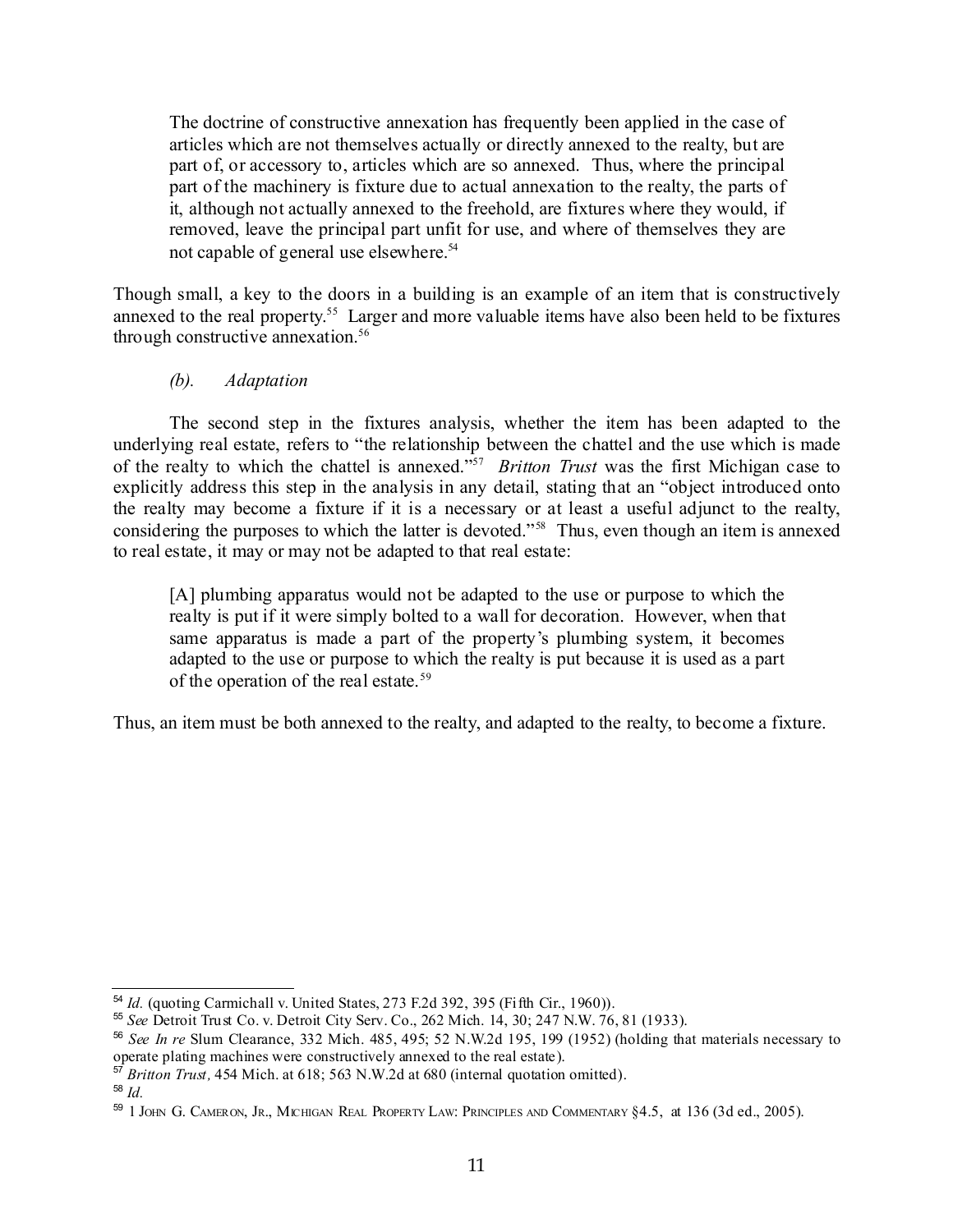#### *(c). Intention*

The third step in the analysis for determining whether an item has become a fixture is examining the intent of the person that annexed the adapted item. The *Britton Trust* court explained that intent is measured using an objective standard:

This Court examines the objective visible facts to determine whether intention to make the article a permanent accession to the realty exists. The surrounding circumstances determine the intent of the party making the annexation, not the annexor's secret subjective intent. Intent may be inferred from the nature of the article affixed, the purpose for which it was affixed, and the manner of annexation. [60](#page-11-0)

Notably, the "permanence required is not equated with perpetuity. It is sufficient if the item is intended to remain where affixed until worn out, until the purpose to which the realty is devoted is accomplished, or until the item is superseded by another item more suitable for the purpose."<sup>[61](#page-11-1)</sup> The intention factor has long been considered the most important component of the fixtures analysis under Michigan law. [62](#page-11-2)

### *4. The Fixtures Analysis and Michigan's New Tax Structure*

Determining whether an item satisfies the requirements to become a fixture has been a confounding and variable enterprise. As the Supreme Court of Washington stated, "Every lawyer knows that cases can be found in this field that will support any position that the facts of his particular case require him to take."<sup>[63](#page-11-3)</sup> Under Michigan's new tax structure, property owners have incentive to take the position that more items do not satisfy the fixtures analysis, and therefore are personal property that may qualify for the reduced millage rates. Michigan's new tax structure will therefore result in more emphasis on the application of the fixtures analysis for determining whether any given item is a fixture.

Further, while the GPTA specifies certain items that should be treated as personal property for tax purposes even though they may otherwise qualify as fixtures, such as billboards, taxpayers and taxing jurisdictions may have more reason to examine the existing decisions under Michigan law explaining which items are and are not fixtures. Michigan's courts have held that the following items are all fixtures under Michigan law: heating devices,<sup>[64](#page-11-4)</sup> bowling alleys,<sup>[65](#page-11-5)</sup>

<span id="page-11-0"></span><sup>60</sup> *Britton Trust,* 454 Mich. at 619; 563 N.W.2d at 680 (citations and footnotes omitted).

<span id="page-11-1"></span><sup>61</sup> *Michigan Nat'l Bank*, 96 Mich. App. at 554; 293 N.W.2d at 627.

<span id="page-11-2"></span><sup>62</sup> *See, e.g.,* Manwaring v. Jenison, 61 Mich. 117, 135; 27 N.W. 899, 903 (1886).

<span id="page-11-3"></span> $63$  Strain v. Green, 172 P.2d 216, 218 (Wash. 1946). A more recent commentary reiterated this sentiment:

The law of fixtures, determining when an object which was formerly a chattel has become part of land, is recognized to be complex and confusing. The distinction between fixtures and chattel is elusive, the case law is neither uniform nor consistent, and the law lacks coherence and clarity.

Peter Luther, *Fixtures and Chattels: A Question of More or Less . . .,* 24 OXFORD J. LEGAL STUD. 597 (2004) (footnotes and internal quotations omitted).

<span id="page-11-4"></span><sup>64</sup> *See* Atlantic Die Casting Co. v. Whiting Tubular Prods. Inc., 337 Mich. 414, 424; 60 N.W.2d 174, 179 (1953).

<span id="page-11-5"></span><sup>65</sup> *See* Jackson Lodge No. 113, B.P.O.E. v. Camp, 303 Mich. 370, 374; 6 N.W.2d 549, 551 (1942).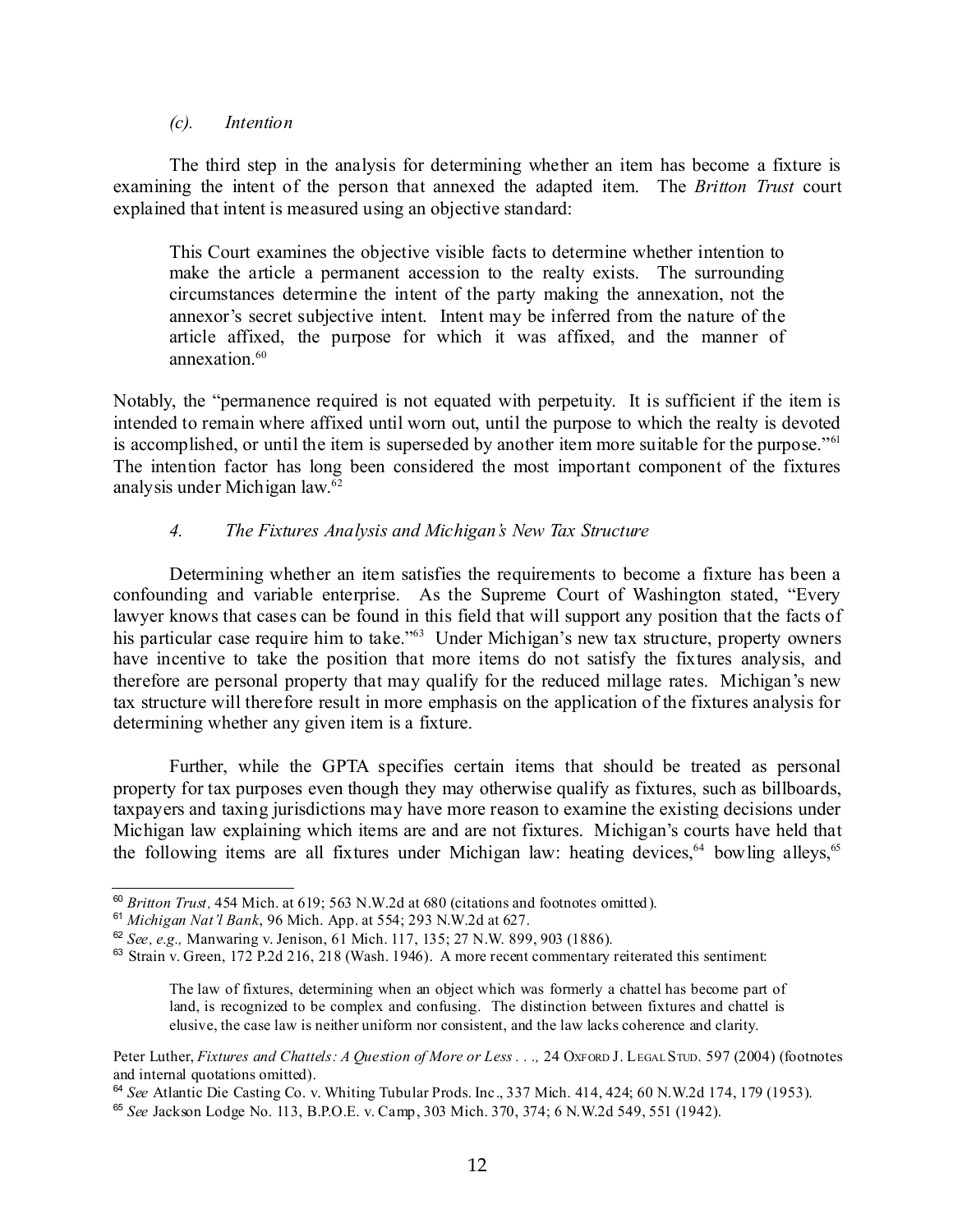appliances located in apartments that are necessary for the properties to operate as apartments,<sup>[66](#page-12-0)</sup> machinery necessary for the real property's operation,<sup>[67](#page-12-1)</sup> spare parts for such machinery,<sup>[68](#page-12-2)</sup> elevators,<sup> $\omega$ </sup> items substituted for other items that were considered fixtures,<sup>[70](#page-12-4)</sup> greenhouses,<sup>[71](#page-12-5)</sup> and dock levelers, which bridge gaps between loading docks and trucks parked in the docks.<sup>[72](#page-12-6)</sup> On the other hand, Michigan's courts have held that certain supplies, even when used in conjunction with a building, are "clearly" personal property:

[U]nused supplies consisting of such articles as paper towels, soap, paint and electric light bulbs, cannot be classed as fixtures or improvements but are clearly personal property. Neither can used supplies and detached equipment such as pails, mops, vacuum cleaners, ladders, electric grinder, drill press, etc., be considered as fixtures or improvements.<sup>[73](#page-12-7)</sup>

Similarly, Michigan's courts have stated in the past that they can "conceive of no circumstances under which chairs, tables, movable desks, stoves, tools and ordinary vehicles could be classed as fixtures at all." [74](#page-12-8) Whether an item is a fixture is highly factual, however, and it "is conceivable that a court would determine an item one day to be a fixture and another day, with a different set of facts, not a fixture."<sup>[75](#page-12-9)</sup>

In addition, authorities addressing whether an item is a fixture must give way when the GPTA specifically provides that an item is real or personal property. This is the case, for example, with trade fixtures. Historically, Michigan's courts had held that because a tenant can remove its trade fixtures and the end of its tenancy, the items were personalty as between the landlord and the tenant, but as to all third parties, including the taxing jurisdiction, such items were real property.<sup>[76](#page-12-10)</sup> Amendments to the GPTA altered that rule, providing that for purposes of taxation, trade fixtures are personal property. Therefore, under Michigan's new tax structure, items that qualify as trade fixtures may be taxed at the reduced millage rates.

Another area that may become more disputed under the new tax structure involves "leasehold improvements." In some real estate markets, a tenant may rent an unfinished building, sometimes known as a "shell" building, and then have the building's interior finished to meet the tenant's particular needs.<sup>[77](#page-12-11)</sup> The finishes may include "floor finish, walls, permanent wall finish, permanently-installed storefronts, [and] normal building mechanical systems."[78](#page-12-12) Interior finishes such as these are the "leasehold improvements" that are specified as personal property under the GPTA. While nothing in the legislation that amended Michigan's tax

<span id="page-12-0"></span><sup>66</sup> *See* First Mortgage Bond Co. v. London, 259 Mich. 688, 692; 244 N.W. 203, 204 (1932).

<span id="page-12-1"></span><sup>67</sup> *See* Detroit Trust Co. v. Detroit City Serv. Co., 262 Mich. 14, 29-30; 247 N.W. 76, 81 (1933).

<span id="page-12-2"></span><sup>68</sup> *See In re Slum Clearance*, 332 Mich. at 495; 32 N.W.2d at 199.

<span id="page-12-3"></span><sup>69</sup> *See* Colton v. Michigan Lafayette Bldg. Co., 267 Mich. 122, 127; 255 N.W. 433, 434 (1934).

<span id="page-12-4"></span><sup>70</sup> *See* Wilson v. Boyer, 275 Mich. 667, 673-74; 267 N.W. 760, 762 (1936).

<span id="page-12-5"></span><sup>71</sup> *See* Tuinier v. Bedford Twp., 235 Mich. App. 663, 669; 599 N.W.2d 116, 119 (1999).

<span id="page-12-6"></span><sup>72</sup> *See* Howard Plating Indus. Inc., v. City of Madison Heights, \_ M.T.T.R. \_ (Docket No. 119656, July 8, 1992).

<span id="page-12-7"></span><sup>73</sup> *Colton,* 267 Mich. at 127; 255 N.W. at 434-35.

<span id="page-12-8"></span><sup>74</sup> Scudder v. Anderson, 54 Mich. 122, 125; 19 N.W. 775, 776 (1884).

<span id="page-12-9"></span><sup>75</sup> 1 CAMERON, *supra* note 59, §4.7, at 138.

<span id="page-12-10"></span><sup>76</sup> *See Michigan Nat'l Bank*, 96 Mich. App. at 556; 293 N.W.2d at 628.

<span id="page-12-11"></span><sup>77</sup> *See* MICHIGAN STATE TAX COMM'N, BULLETIN NO. 8 OF 2002 (Jun. 18, 2002).

<span id="page-12-12"></span><sup>78</sup> *Id.*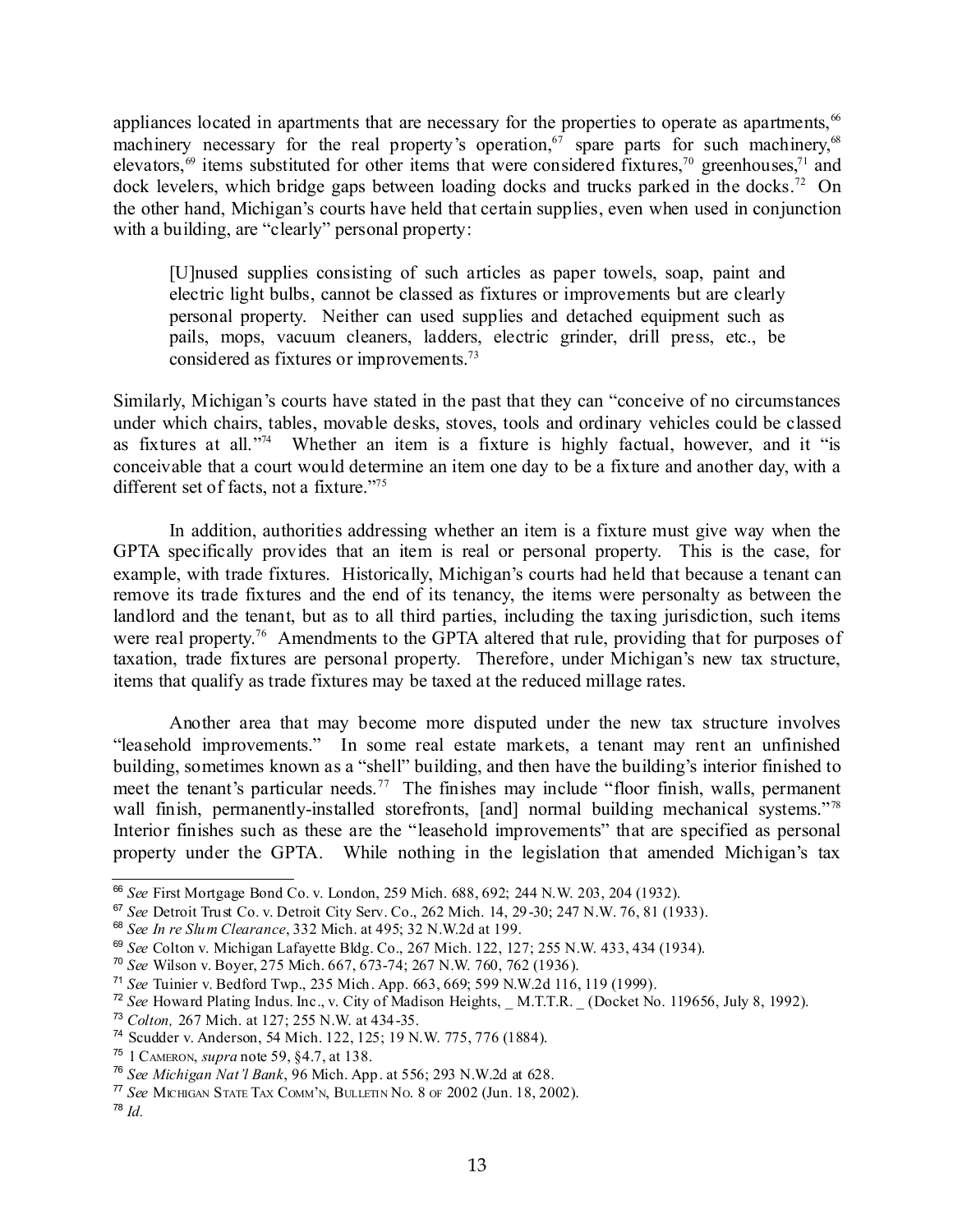structure altered the analysis for whether an item qualifies as a leasehold improvement, landlords and tenants may seek to have more improvements taxed as leasehold improvements because as personal property, the leasehold improvements would qualify for the reduced millage rates.

This distinction between items that qualify as real property, and those that are deemed personal property, may involve controversies that cannot now be imagined. "The law of fixtures is an evolving area of the law, and many items now considered personal property may in the future be considered fixtures that pass with the land."<sup>[79](#page-13-0)</sup> Applying the fixtures analysis to distinguish between real and personal property therefore may continue to prove challenging.<sup>[80](#page-13-1)</sup>

In any event, Michigan's new tax structure makes a fundamental distinction between real property and personal property: all real property is taxed at a higher millage rate, while certain classifications of personal property qualify for reduced millage rates. This change in the tax structure may give taxpayers greater incentive to favor defining more property as personal property when possible. As mentioned, there is certainly no shortage of instances when property is plainly real property, or plainly personal property. But the changes in Michigan's tax structure have increased the emphasis, and the stakes, on the decisions that will be necessary for those items of property that fall into the gray areas between real and personal property.

## *B. Classifications Under the General Property Tax Act*

Whether any given item of property is defined as real or personal property is only the first factor that will receive greater emphasis under Michigan's new tax structure. After all, even if an item is defined as personal property, not every item of personal property qualifies for the reduced millage rates. Rather, only the commercial and industrial classes of personal property will qualify. The GPTA requires taxing jurisdictions to assign classifications to property, and sets forth definitions for the property classifications.<sup>[81](#page-13-2)</sup> One of the bases for classifying personal property is the classification of the real property where the personal property is located, and thus can result in varying tax treatment for otherwise identical properties.

### *1. Industrial Property Classifications*

Under the GPTA's definition, the class of industrial personal property includes equipment located on industrial parcels, as well as mining companies' property:

Industrial personal property includes the following:

(i) All machinery and equipment, furniture and fixtures, and dies on industrial parcels, and inventories not exempt by law.

<span id="page-13-0"></span><sup>79</sup> 1 CAMERON, *supra* note 59, at §4.28, at 152. For example, there was a time that doors and windows in structures were considered personal property that the property's seller could remove upon selling the property. Courts then began to distinguish between exterior doors, which protected the building from the elements and were part of the building, and interior doors, which were not, later arriving at the modern view that all such items are part of the real property. *See* Luther, *supra* note 63, at 608.

<span id="page-13-1"></span><sup>80</sup> *See* RAY A. BROWN, THE LAW OF PERSONAL PROPERTY §16.1, at 516 (3d ed. 1975).

<span id="page-13-2"></span><sup>81</sup> *See* MICH. COMP. LAWS ANN*.* § 211.34c.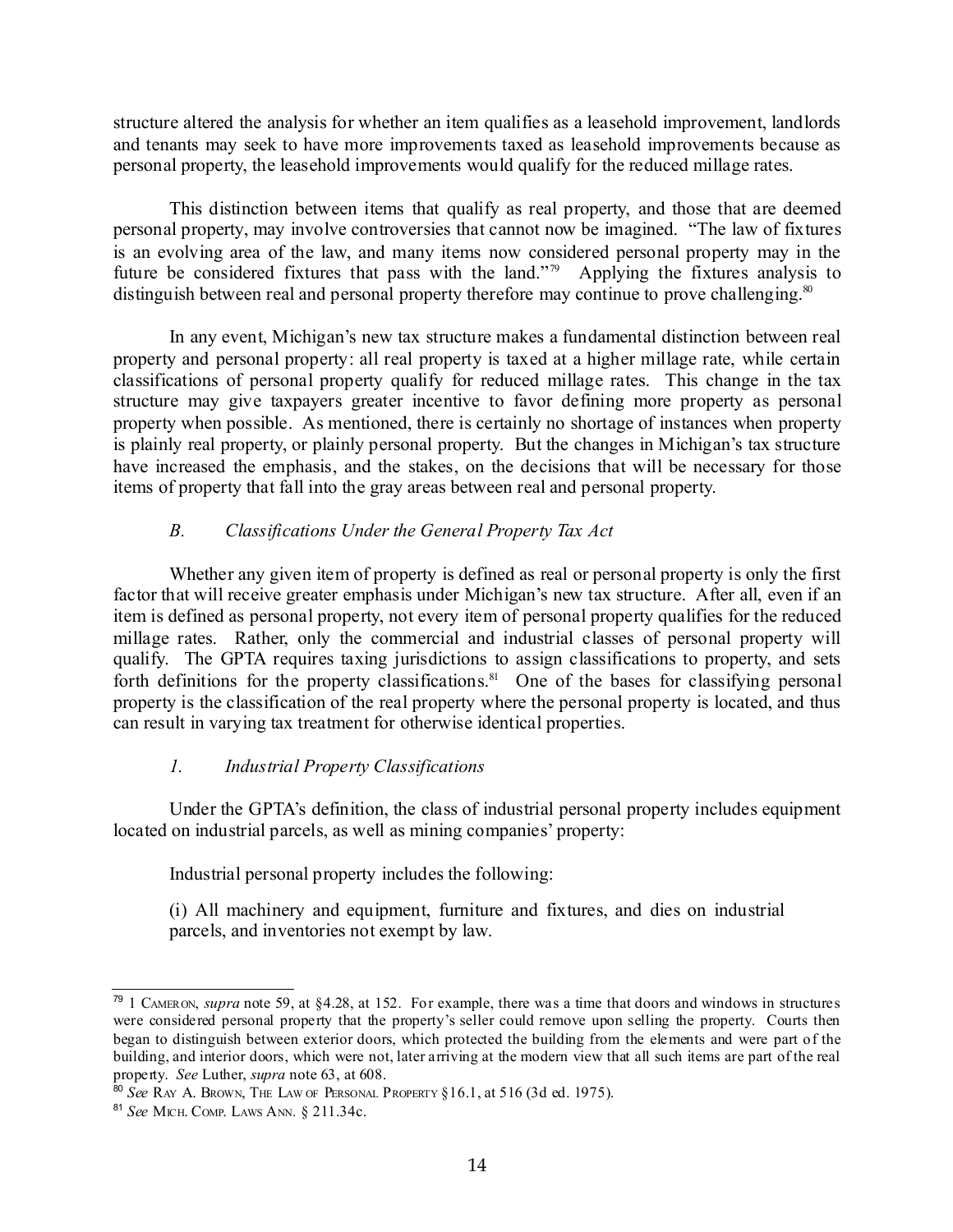(ii) Personal property of mining companies valued by the state geologist.<sup>[82](#page-14-0)</sup>

This definition conditions which personal property shall be classified as industrial personal property, and therefore will be taxed at the lower rate under Michigan's new tax structure, upon whether the personal property is located on parcels classified as industrial real property. In turn, industrial real property is defined to include properties used in manufacturing and processing, utility property, and property used in the removal or processing of aggregates:

Industrial real property includes the following:

(i) Platted or unplatted parcels used for manufacturing and processing purposes, with or without buildings.

(ii) Parcels used for utilities sites for generating plants, pumping stations, switches, substations, compressing stations, warehouses, rights-of-way, flowage land, and storage areas.

(iii) Parcels used for removal or processing of gravel, stone, or mineral ores, whether valued by the local assessor or by the state geologist.

(iv) For taxes levied after December 31, 2002, buildings on leased land used for industrial purposes.

(v) For taxes levied after December 31, 2002, buildings on leased land for utility purposes. [83](#page-14-1)

Thus, whether the real property on which personal property is located is used for "manufacturing and processing purposes," and other uses included within the definition of "industrial real property," is the critical factor in determining whether items of personal property should be classified as industrial personal property.

But the GPTA does not define the term "manufacturing and processing" that controls whether a property may be classified as industrial real property. The applicable dictionary definitions of "manufacture" generally mean to produce something from source material, especially on a large scale:

1. to make or produce by hand or machinery, esp. on a large scale. 2. to work up (material) into form for use: *to manufacture cotton.*

\* \* \*

4. to produce in a mechanical way . . . 5. the making of goods or wares by manual labor or by machinery, esp. on a large scale: *the manufacture of cars.* 6. the making or producing of something; generation . . . [84](#page-14-2)

"Process" has many dictionary definitions, but the applicable definitions focus on systematic or continuous actions treating or preparing materials:

<span id="page-14-0"></span>82 *Id*.

<span id="page-14-1"></span><sup>83</sup> *Id*. § 211.34c(2)(d).

<span id="page-14-2"></span><sup>84</sup> RANDOM HOUSE WEBSTER'<sup>S</sup> COLLEGE DICTIONARY, *supra* note 40, at 753.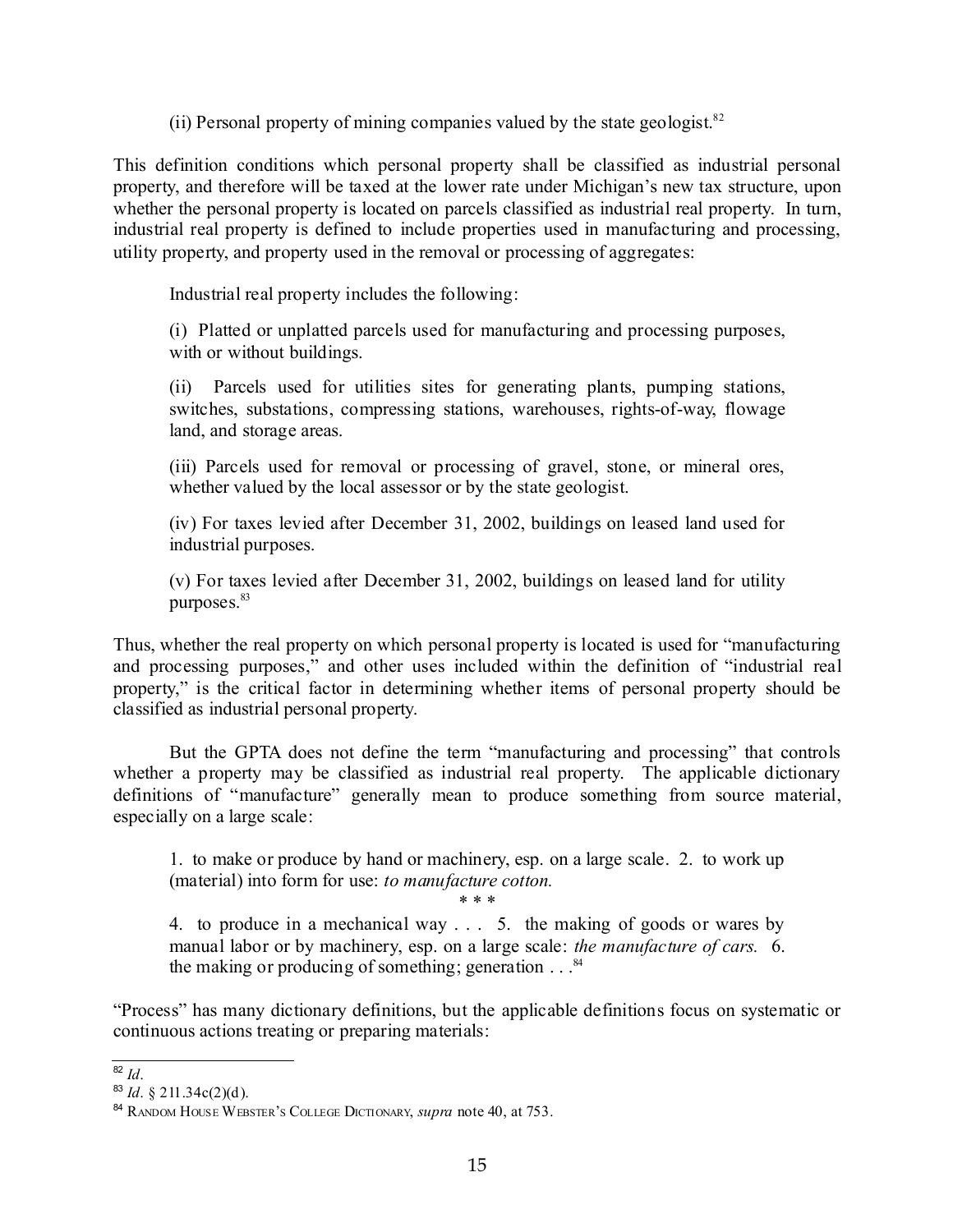1. a systematic series of actions directed to some end: *a process for homogenizing milk.* 2. a continuous action, operation, or series of changes taking place in a definite manner . . .

\* \* \*

10. to treat or prepare by some particular process, as in manufacturing.<sup>[85](#page-15-0)</sup>

Other Michigan statutes provide additional guidance on the meaning of "manufacturing and processing." The Plant Rehabilitation and Industrial Development Districts Act, sometimes known as the "Industrial Facilities Tax Act" (the "IFTA"),<sup>[86](#page-15-1)</sup> which exempts certain properties from taxation under the GPTA, defines "manufacture of goods or materials" and "processing of goods or materials" to mean the uses identified in the North American Industry Classification System ("NAICS"):

"Manufacture of goods or materials" or "processing of goods or materials" means any type of operation that would be conducted by an entity included in the classifications provided by sector 31-33 — manufacturing, of the North American industry classification system, United States, 1997, published by the office of management and budget, regardless of whether the entity conducting that operation is included in that manual." [87](#page-15-2)

The NAICS, developed by the United States Office of Management and Budget, describes certain economic activities to assist in compiling statistics about business activity. It describes the manufacturing sector in a manner consistent with the dictionary definitions:

The Manufacturing sector comprises establishments engaged in the mechanical, physical, or chemical transformation of materials, substances, or components into new products. The assembling of component parts of manufactured products is considered manufacturing, except in cases where the activity is appropriately classified in . . . Construction. Establishments in the Manufacturing sector are often described as plants, factories, or mills and characteristically use powerdriven machines and materials handling equipment . . . The new product of a manufacturing establishment may be finished in the sense that it is ready for utilization or consumption, or may be semifinished to become an input for an establishment engaged in further manufacturing.<sup>[88](#page-15-3)</sup>

The NAICS then extensively itemizes activities that fall within the manufacturing sector, and places the activities into categories like "food manufacturing," "textile mills," "fabricated metal product manufacturing," "machinery manufacturing," and "transportation equipment

<span id="page-15-0"></span><sup>&</sup>lt;sup>85</sup> *Id.* at 981. Other definitions for "process" concern matters like service of process, processing photographic film into photographs, and even hair straightening. *See id.*

<span id="page-15-1"></span><sup>&</sup>lt;sup>86</sup> See MICH. COMP. LAWS ANN. § 207.553(3) (stating that "'Industrial facility tax' means the specific tax levied under this act"); *see also* Great Lakes Div. v. City of Ecorse, 227 Mich. App. 379, 418; 576 N.W.2d 667, 685 (1998). <sup>87</sup> MICH. COMP. LAWS ANN. § 207.552(10).

<span id="page-15-3"></span><span id="page-15-2"></span><sup>88</sup> OFFICE OF MANAGEMENT AND BUDGET, NORTH AMERICAN INDUSTRY CLASSIFICATION SYSTEM, UNITED STATES 1997, at 105 (1997).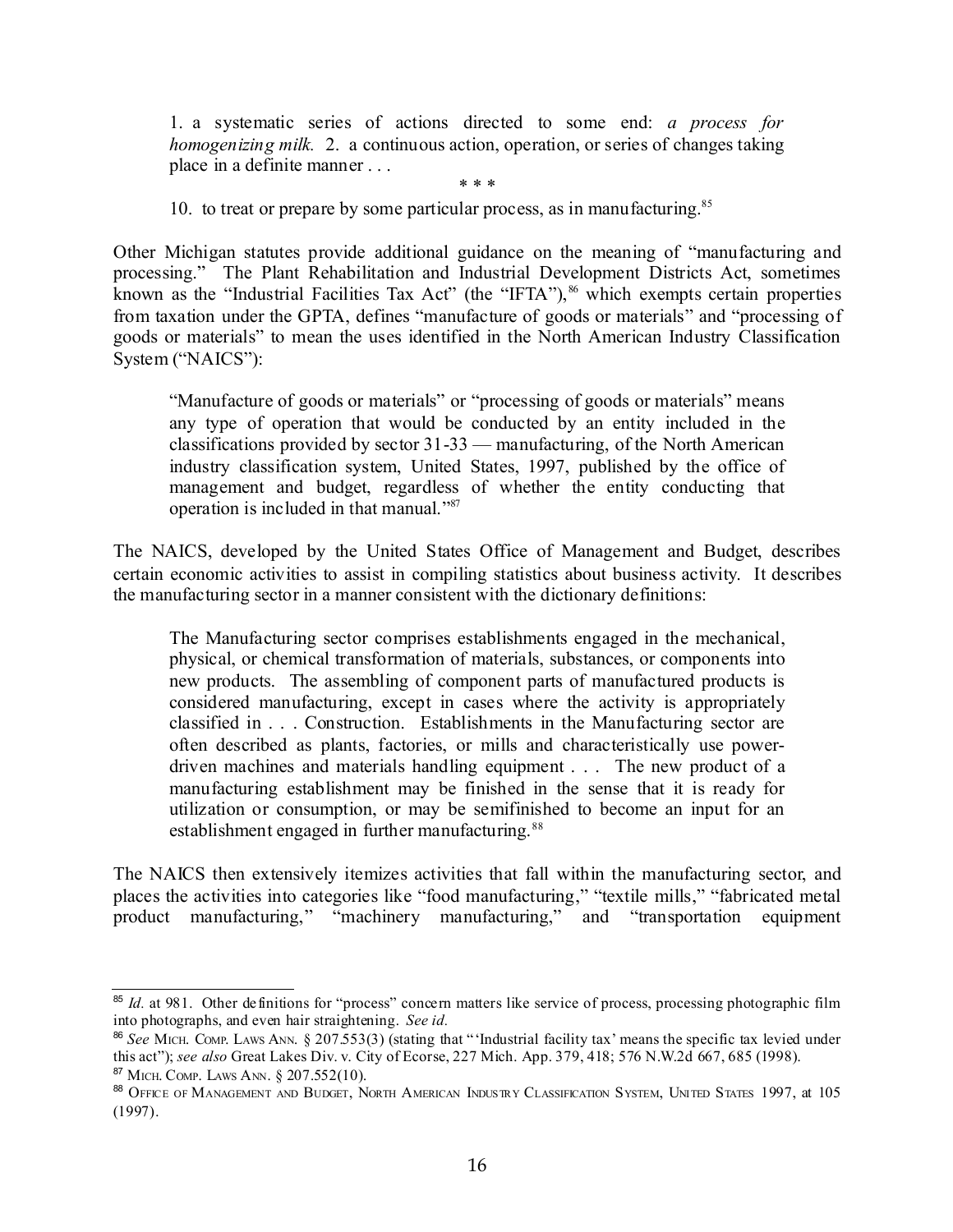manufacturing," as well as a category of "miscellaneous manufacturing,"<sup>[89](#page-16-0)</sup> that should all qualify as "manufacturing and processing" under the IFTA.

Were a Michigan court called on to define "manufacturing and processing" under the GPTA, it is unclear whether that court would place more emphasis on the dictionary definitions or the IFTA definition, which incorporates the NAICS. After all, Michigan law provides that statutory language "shall be construed and understood according to the common and approved usage of the language,"<sup>[90](#page-16-1)</sup> which is generally provided by dictionary definitions.<sup>[91](#page-16-2)</sup> Only when statutes use "technical words and phrases," and words that "may have acquired a peculiar and appropriate meaning in the law," must courts use those technical and legal meanings in construing statutes.<sup>[92](#page-16-3)</sup> "Manufacturing and processing" do not seem to be technical terms, and, given the consistency between the dictionary definitions and the NAICS, it does not appear that the terms have acquired a peculiar legal meaning. Nevertheless, it is no stretch to conclude that the GPTA and the IFTA are *in pari materia*, as the GPTA governs the taxation of property, while the IFTA provides certain exemptions from the GPTA, and therefore that the two statutes should be read together to ensure harmony in Michigan's property tax laws.<sup>[93](#page-16-4)</sup> In other instances when Michigan's courts have had to apply statutory language, they have explained that it is helpful to refer to other related statutes using the same terms. <sup>[94](#page-16-5)</sup> Thus, a court interpreting the GPTA would likely use the IFTA's definitions to inform its analysis of which uses qualify as "manufacturing and processing."

Because the dictionary definitions and the NAICS descriptions are relatively similar, applying one of them rather than the other would not likely result in a significant difference in outcome. Under these definitions, property should be classified as "industrial real property" when it is used for purposes of (i) making material into a product or working the material into form for use, whether by machine or by hand, and (ii) systematically treating or preparing materials for use, or for (iii) any of the other more straightforward uses that the GPTA identifies, such as utility uses, warehousing,<sup>[95](#page-16-6)</sup> and operations like gravel and sand pits, and stone quarries.<sup>[96](#page-17-0)</sup> Under these definitions, "industrial real property" would encompass a range of uses. This range

Statutes *in pari materia* are those which relate to the same person or thing, or the same class of persons or things, or which have a common purpose. It is the rule that in construction of a particular statute, or in the interpretation of its provisions, all statutes relating to the same subject, or having the same general purpose, should be read in connection with it, as together constituting one law, although enacted at different times, and containing no reference one to the other.

City of Detroit v. Michigan Bell Tel. Co., 374 Mich. 543, 558; 132 N.W.2d 660 (1965).

<span id="page-16-5"></span>94 *See* Szydelko v. Smith's Estate, 259 Mich. 519, 521; 244 N.W. 148, 149 (1932).

<span id="page-16-0"></span><sup>89</sup> *See id.* at 105-361.

<span id="page-16-1"></span><sup>90</sup> MICH. COMP. LAWS ANN. § 8.3a (West 2004).

<span id="page-16-2"></span><sup>91</sup> *See Horace*, 456 Mich. at 756; 575 N.W.2d at 767.

<span id="page-16-3"></span><sup>92</sup> MICH. COMP. LAWS ANN. § 8.3a.

<span id="page-16-4"></span><sup>93</sup> The Michigan Supreme Court has explained that statutes are *in pari materia,* and must be read in connection, when they relate to the same persons or things or have a common purpose:

<span id="page-16-6"></span><sup>95</sup> *See* MICH. COMP. LAWS ANN. § 211.34c(2)(d). For example, a "warehouse" is defined as "a building for the storage of goods, merchandise, etc." RANDOM HOUSE WEBSTER'<sup>S</sup> COLLEGE DICTIONARY, *supra* note 40, at 1378. Similarly, while there is no definition for "generating plants," the definition of "generate" is "to bring into existence; originate; produce," and the applicable definition of "plant" is "a factory, workshop, etc., where a product is manufactured." *Id*. at 512, 940. These definitions contrast somewhat with the definition of "manufacturing," as they are much more narrow and specific and do not encompass the range of uses that "manufacturing and processing" seems to include.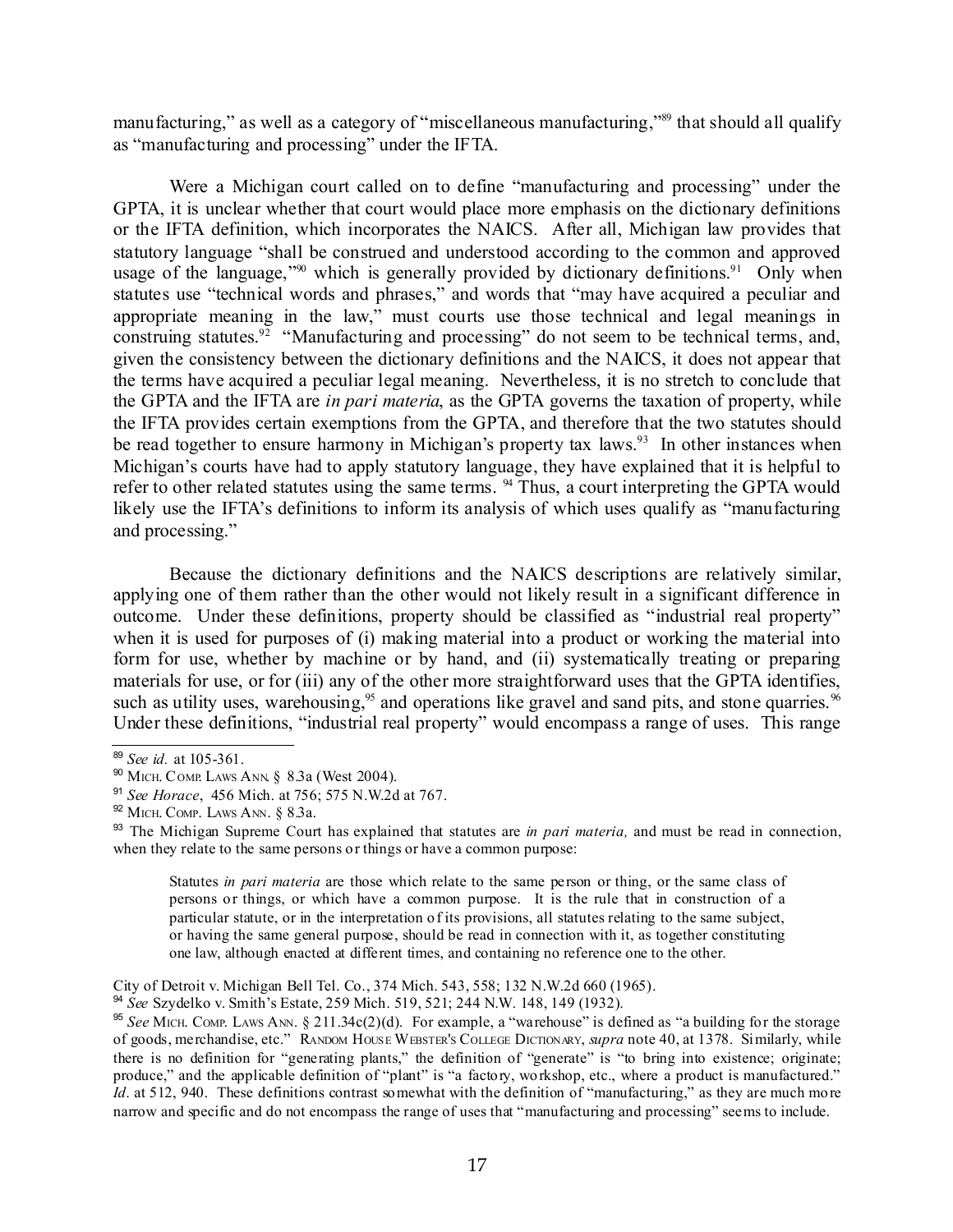would include properties such as the historic Ford Rouge plant, where raw materials like iron ore arrived and were made into the finished product of automobiles,  $\frac{97}{2}$  $\frac{97}{2}$  $\frac{97}{2}$  as well as properties where materials arrive and are made into some type of product, whether a finished product or simply another form of the materials that will be passed on for further manufacturing, including properties where the products are made by hand.<sup>[98](#page-17-2)</sup>

The GPTA requires that any personal property consisting of "machinery and equipment, furniture and fixtures, and dies" that is located on such real property must be classified as industrial personal property.<sup>[99](#page-17-3)</sup> This use of the term "fixtures" may seem to be at odds with other uses of that term in the GPTA and Michigan law. After all, the GPTA's definition of real property includes all "fixtures," [100](#page-17-4) and, as the Michigan Supreme Court held in *Continental Cablevision*, if an item qualifies as a fixture, it is real property for purposes of taxation. [101](#page-17-5) Further, the GPTA's classification provision states that the "classifications of assessable *personal property* are described" to include industrial personal property, which in turn includes "machinery and equipment, furniture and fixtures, and dies."<sup>[102](#page-17-6)</sup> The GPTA's definition of "personal property," of course, excludes any reference to fixtures.<sup>[103](#page-17-7)</sup> As a whole, the GPTA seems to intend that fixtures shall be treated as real property. The use of the term "fixtures" in the definition of the industrial personal property class seems to be a use of that term in a "mercantile" sense, referring to items that are used in a particular industry but that do not meet the legal standards for becoming a fixture. [104](#page-17-8) Nevertheless, the term's presence in the definition

1. a. any of various devices for cutting or forming material in a press or a stamping or forging machine. b. a hollow device of steel for cutting the threads of bolts or the like. c. a steel block or plate with small conical holes through which wire, plastic rods, etc., are drawn. 2. an engraved stamp for impressing a design upon some softer material.

RANDOM HOUSE WEBSTER'<sup>S</sup> COLLEGE DICTIONARY, *supra* note 40, at 344.

<span id="page-17-4"></span>100 *See* MICH. COMP. LAWS ANN. § 211.2(1)(a).

<span id="page-17-6"></span> $102$  MICH. COMP. LAWS ANN. § 211.34 $c(3)$  (emphasis added).

<span id="page-17-0"></span><sup>96</sup> *See* MICHIGAN STATE TAX COMMISSION, THE CLASSIFICATION OF REAL PROPERTY 6 (2007) ( stating that "Gravel and sand pits as well as stone quarries should be included in the industrial classification").

<span id="page-17-1"></span><sup>97</sup> *See* Rouge Steel Co. v. City of Dearborn, 8 M.T.T.R. 136, 142-44 (Docket No. 146773, Nov. 9, 1993) (describing the Ford Rouge plant).

<span id="page-17-2"></span><sup>98</sup> *See* RANDOM HOUSE WEBSTER'<sup>S</sup> COLLEGE DICTIONARY, *supra* note 40, at 753 (defining "manually" to mean "by hand"); *see also* OFFICE OF MANAGEMENT AND BUDGET, *supra* note 88, at 105 ("establishments that transform materials") or substances into new products by hand . . . may also be included in this [manufacturing] sector").

<span id="page-17-3"></span><sup>&</sup>lt;sup>99</sup> MICH. COMP. LAWS ANN. § 211.34c(3). Relatedly, a "die" is defined as a device that is used to cut or impress other material:

<span id="page-17-5"></span><sup>101</sup> *See Continental Cablevision*, 430 Mich. at 735; 425 N.W.2d at 56.

<span id="page-17-7"></span><sup>103</sup> *See id.* § 211.8.

<span id="page-17-8"></span><sup>104</sup> *See* Long, *supra* note 44, at 724 n.52. Such use may also arise from the imprecise use of "furniture, fixtures, and equipment," an accounting term that is sometimes used in valuation disputes. *See* Amway Grand Plaza Hotel v. City of Grand Rapids, M.T.T.R. , (Docket No. 237807, Nov. 26, 2001) (using the term "furniture, fixtures, and equipment" to refer to hotel furnishings that were personal property rather than real property); NBD Bancorp, Inc. v. Federal Deposit Ins. Corp., 643 F. Supp. 1119, 1123 (E.D. Mich. 1986) (using the term "furniture, fixtures, and equipment," to refer to a bank's equipment). Michigan principles for interpreting statutes acknowledge that the same term may be used differently within a statute; a term's meaning may vary when "it is necessary to assign different meanings to the same term in order to make the statute sensible, consistent, and operative." Loomis v. Mack, 183 Mich. 674, 687; 150 N.W. 370, 374 (1915). This principle would seem to apply in this instance, because if "fixtures" does not have this "mercantile" meaning in  $\S$  211.34c, then the GPTA's definitions of real and personal property may not be operative.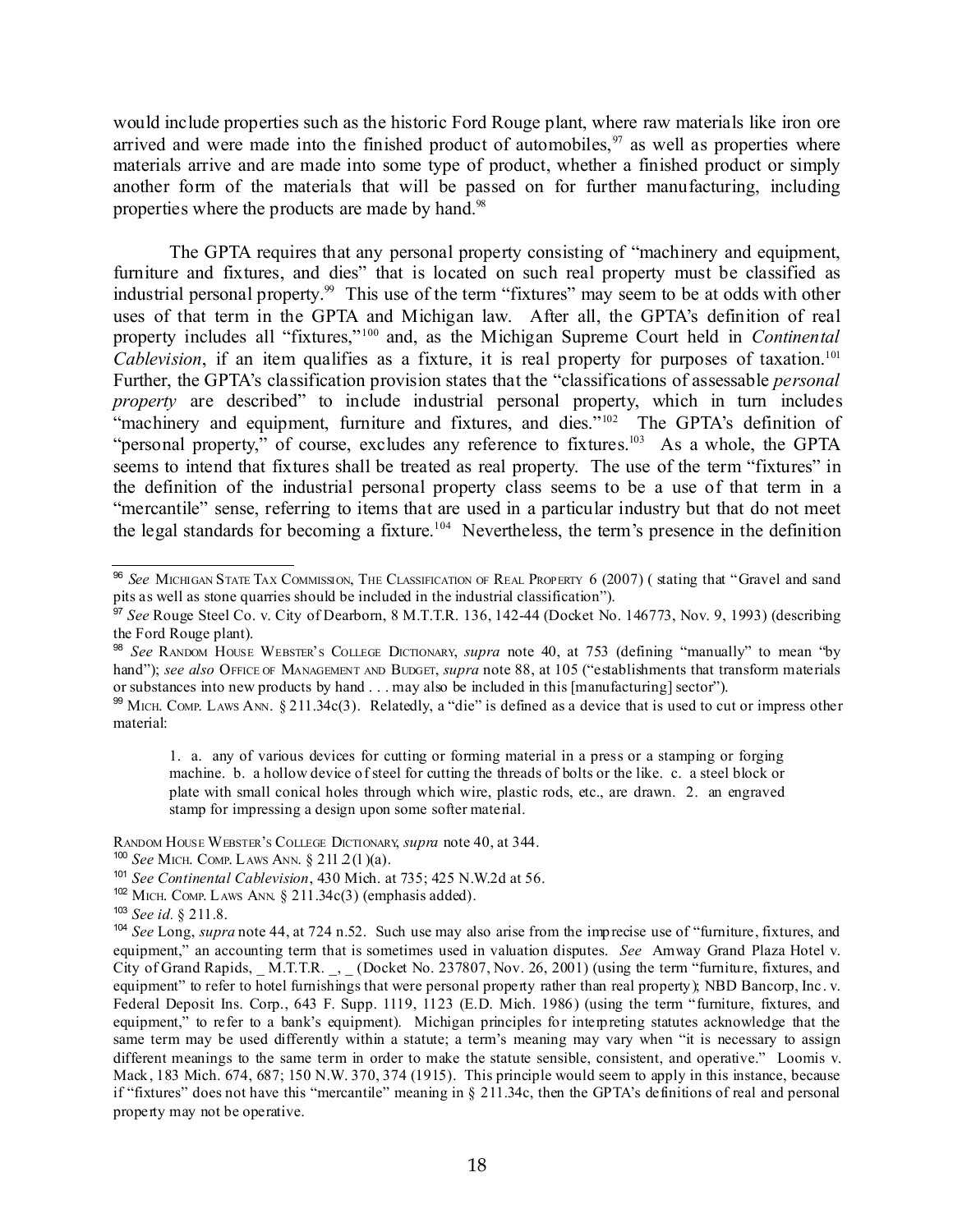of the industrial personal property class may provide property owners with an argument that certain items, even if they do satisfy the fixtures analysis, should nevertheless be taxed as personal property.

In any event, the GPTA's definition of the industrial personal property class requires that personal property that is located on real property that falls within the industrial real property classification must be classified as industrial personal property. Thus, "industrial personal property," which is taxed at the reduced millage rate under the recent amendments to Michigan's property tax laws, will mirror the broad range of properties that qualify as industrial real property. [105](#page-18-0)

#### *2. Commercial Property Classifications*

The GPTA defines the commercial personal property class to include personal property on commercial real property, outdoor signs, and certain vehicles:

Commercial personal property includes the following:

(i) All equipment, furniture, and fixtures on commercial parcels, and inventories not exempt by law.

(ii) All outdoor advertising signs and billboards.

- Utility personal property includes the following:
- (i) Electric transmission and distribution systems, substation equipment, spare parts, gas distribution systems, and water transmission and distribution systems.

(ii) Oil wells and allied equipment such as tanks, gathering lines, field pump units, and buildings.

- (iii) Inventories not exempt by law.
- (iv) Gas wells with allied equipment and gathering lines.
- (v) Oil or gas field equipment stored in the open or in warehouses such as drilling rigs, motors, pipes, and parts.
- (vi) Gas storage equipment.
- (vii) Transmission lines of gas or oil transporting companies.

<span id="page-18-0"></span><sup>&</sup>lt;sup>105</sup> There may be an exception for "utility personal property." Although the GPTA provides that real property used for utility purposes is to be classified as industrial real property, *see* MICH. COMP. LAWS ANN. § 211.34c(2)(d), not all personal property located on such parcels will be classified as industrial personal property. The GPTA defines the class of "utility personal property" to include certain transmission equipment, wells, and equipment at utility substations:

*Id.* § 211.34c(3)(e). To the extent that such items are located on real property "used for utilities," which falls within the industrial real property classification, *see id.*  $\S$  211.34c(2)(d)(ii), they must be classified as "utility personal property," which does not benefit from the reduced tax rates. Items of personal property that do not fall within the "utility personal property" class but are located on real property used for utilities, however, apparently should be classified as industrial personal property.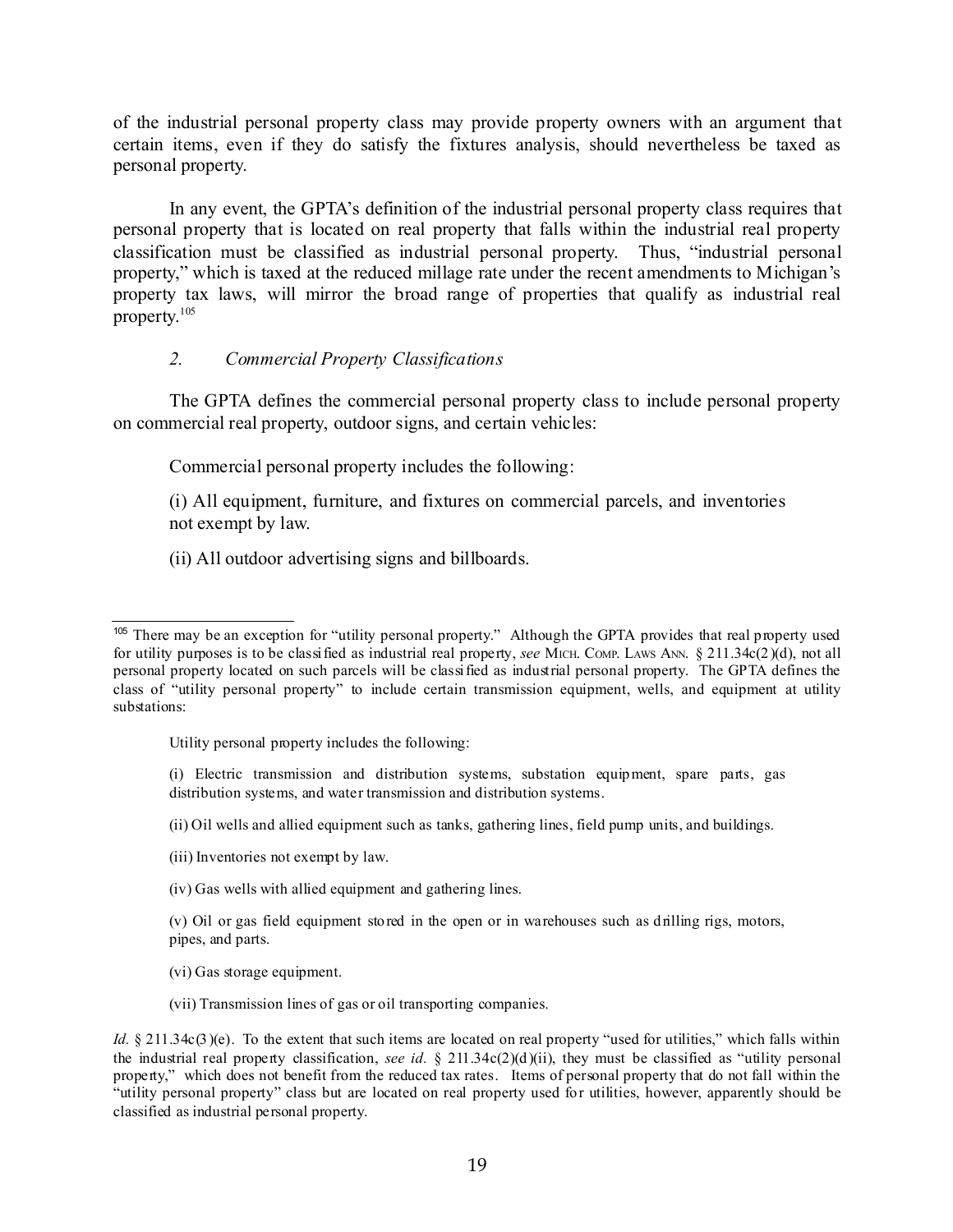(iii) Well drilling rigs and other equipment attached to a transporting vehicle but not designed for operation while the vehicle is moving on the highway.

(iv) Unlicensed commercial vehicles or commercial vehicles licensed as special mobile equipment or by temporary permits.<sup>[106](#page-19-0)</sup>

As with "industrial personal property," the GPTA's definition of commercial personal property conditions much of the personal property that shall receive the commercial classification, and therefore benefit from a reduced millage rate, upon whether the personal property is located on parcels classified as commercial real property.

#### *(a). Personal Property that is "Commercial Personal Property" Because it is Located on Commercial Real Property*

Analyzing commercial real property is necessary to determine whether personal property will qualify as "commercial personal property." The class of commercial real property is defined to include properties used for wholesale and retail operations, properties used by certain clubs, certain recreational properties, apartments, and buildings on leased property:

Commercial real property includes the following:

(i) Platted or unplatted parcels used for commercial purposes, whether wholesale, retail, or service, with or without buildings.

(ii) Parcels used by fraternal societies.

(iii) Parcels used as golf courses, boat clubs, ski areas, or apartment buildings with more than 4 units.

(iv) For taxes levied after December 31, 2002, buildings on leased land used for commercial purposes. [107](#page-19-1)

Once again, whether the real property on which personal property is located is used for "commercial purposes" is the critical factor in determining whether items of personal property should be classified as commercial personal property.

As is the case with "industrial real property," the GPTA does not define the terms used to identify the properties that must be classified as commercial real property, requiring application of dictionary definitions of these terms. The first such term is "commercial," as any property used for "commercial purposes" should be classified as commercial real property. "Commercial" use means generally use in commerce or to generate a profit, particularly on a wide scale:

<span id="page-19-0"></span><sup>106</sup> *Id.* § 211.34c(3)(b). Generally, licensed commercial vehicles are taxed under the Michigan Vehicle Code, *id.* §§ 257.801-.810 (West 2007), in lieu of taxation under the GPTA. *See, e.g.,* CITIZENS RESEARCH COUNCIL OF MICHIGAN, OUTLINE OF THE MICHIGAN TAX SYSTEM 67 (2007) (stating that vehicles are taxed under this act "In lieu of general property and other taxes").

<span id="page-19-1"></span><sup>107</sup> MICH. COMP. LAWS ANN. § 211.34c(2)(b).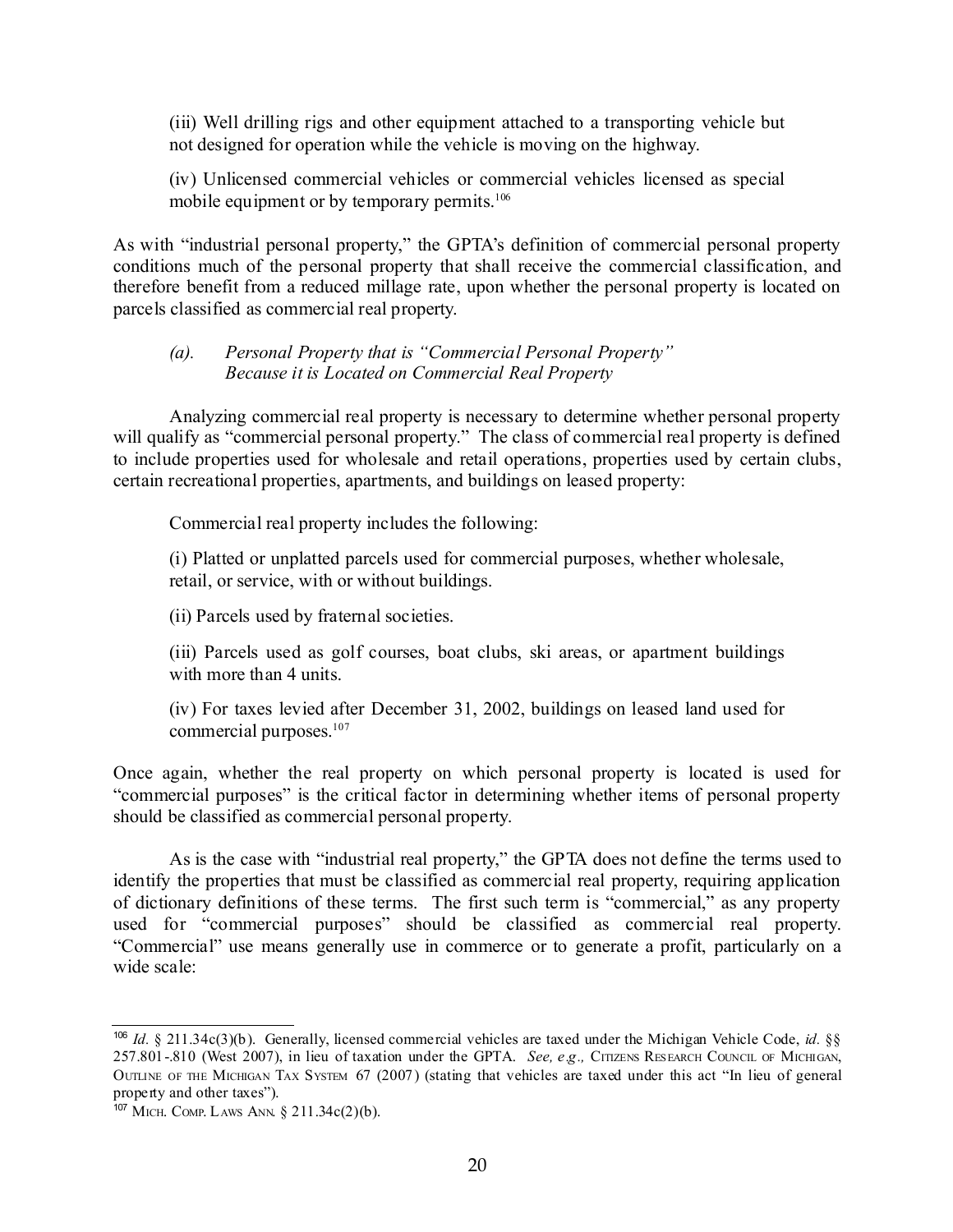1. of, pertaining to, or characteristic of commerce. 2. produced, marketed, etc., with emphasis on salability, profit, or the like: *a commercial book.* 3. able or likely to yield a profit. 4. suitable for a wide popular market: *commercial uses for satellites.* 5. engaged in, used for, or suitable to commerce or business, esp. of a public or nonprivate nature: *commercial vehicles*. [108](#page-20-0)

Of course, "commerce" would encompass the types of activities identified as industrial uses, so "commercial" use under the GPTA must be understood to be limited to those uses in commerce emphasizing profitability that do not also qualify as industrial uses. Otherwise, the classifications of industrial and commercial real property would be redundant, in conflict with established principles of statutory construction.<sup>[109](#page-20-1)</sup>

Regardless, the GPTA elaborates on which properties are "used for commercial purposes," stating that a property is so used whether it is used for "wholesale, retail, or service." The word "whether" is "used to introduce the first of two or more alternatives,"<sup>[110](#page-20-2)</sup> meaning that wholesale, retail, and service uses are various alternatives that qualify as commercial uses. "Wholesale," the first alternative, is defined to mean "the sale of goods in quantity, as to retailers."<sup>[111](#page-20-3)</sup> The second alternative, "retail," means "the sale of goods to ultimate consumers," usually "in small quantities."<sup>[112](#page-20-4)</sup> "Service," the third alternative, is defined more broadly to mean the provision of accommodations or activities rather than goods:

3. the providing or a provider of accommodation and activities required by the public, as maintenance or repair: *guaranteed service and parts.* 4. the organized system of apparatus, appliances, employees, etc., for supplying some accommodation required by the public: *a television repair service.*

\* \* \*

24. supplying services rather than products or goods: *the service professions.* 25. supplying maintenance and repair: *a service center for electrical appliances . . .* 28. to make fit for use; repair or restore: *to service an automobile.* [113](#page-20-5)

The definition of "service" also includes a "supplier of utilities,"<sup>[114](#page-20-6)</sup> but because the GPTA includes utility use in the industrial classification, and the definitions cannot be redundant, use for service as a commercial purpose must be understood to exclude utility uses.

Other uses that the GPTA identifies as commercial uses are addressed in other legislation. For example, although "fraternal" generally refers to a "society of men associated in brotherly union, as for mutual aid or benefit,"<sup>[115](#page-20-7)</sup> an entire chapter of the Michigan Compiled Laws

<span id="page-20-0"></span><sup>108</sup> RANDOM HOUSE WEBSTER'<sup>S</sup> COLLEGE DICTIONARY, *supra* note 40, at 245.

<span id="page-20-1"></span><sup>109</sup> *See, e.g.,* Inter-Cooperative Council v. Dep't of Treas., 257 Mich. App. 219, 225-26; 668 N.W.2d 181, 185  $(2003)$ .

<span id="page-20-2"></span><sup>110</sup> RANDOM HOUSE WEBSTER'<sup>S</sup> COLLEGE DICTIONARY, *supra* note 40, at 1392.

<span id="page-20-3"></span><sup>&</sup>lt;sup>111</sup> *Id.* at 1396. Other definitions of "wholesale" pertain to other actions "on a large scale," especially actions "without discrimination." *Id.*

<span id="page-20-4"></span><sup>&</sup>lt;sup>112</sup> Id. at 1052. Other definitions for "retail" reinforce this, providing that "retail" can mean sales in a "retail quantity" and "directly to the consumer." *Id.*

<span id="page-20-5"></span><sup>113</sup> *Id*. at 1121.

<span id="page-20-6"></span><sup>114</sup> *Id.*

<span id="page-20-7"></span><sup>115</sup> *Id.* at 489.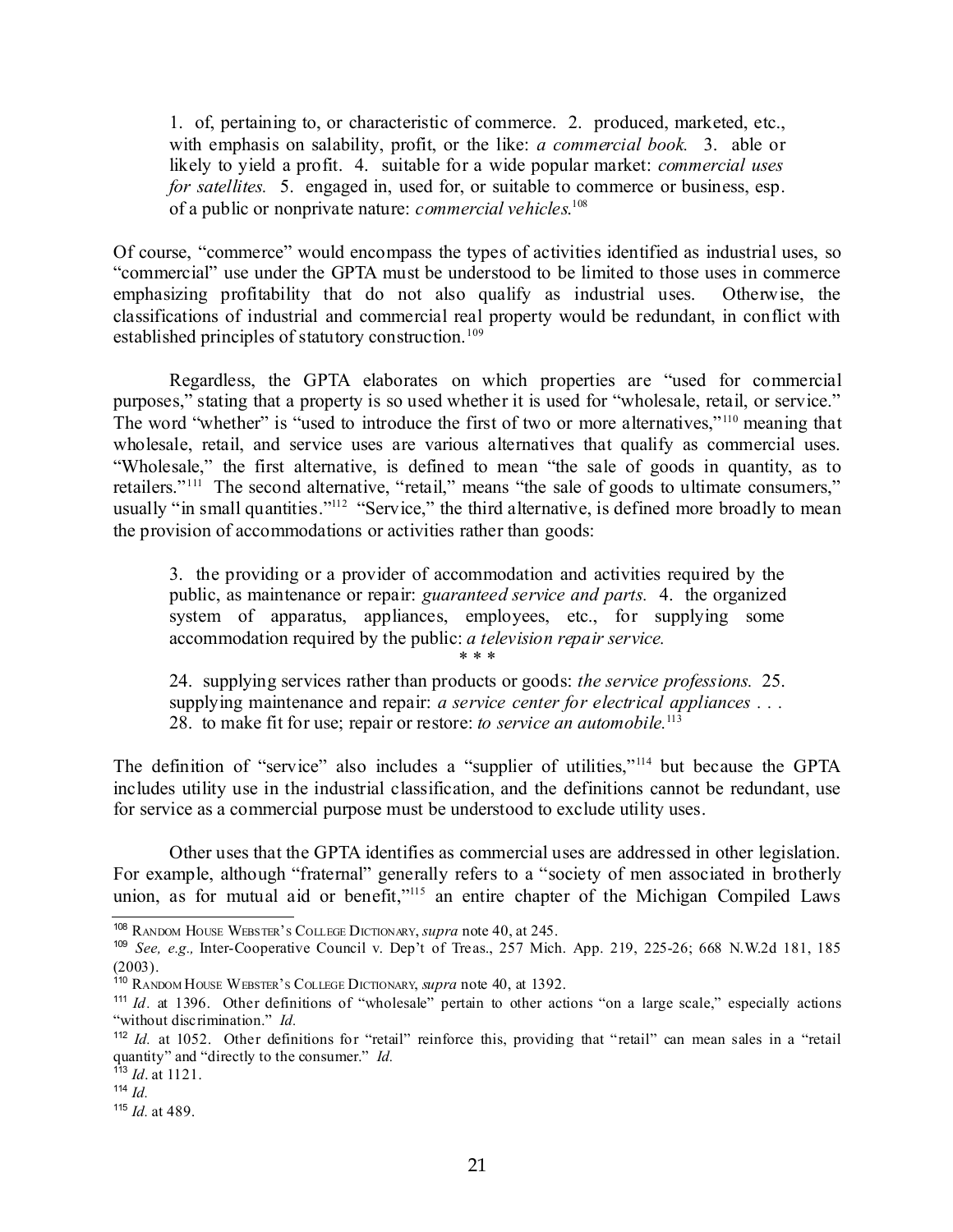addresses fraternal societies. This chapter provides for the incorporation, and treatment by the government, of fraternal societies like the Ancient Order of Hibernians and many others.<sup>[116](#page-21-0)</sup> Likewise, while "ski area" might refer to any "space or surface" devoted to skiing, <sup>[117](#page-21-1)</sup> the Ski Area Safety Act specifically defines a "ski area" as "an area used for skiing and served by 1 or more ski lifts."<sup>[118](#page-21-2)</sup> As such, "ski area" has likely acquired a meaning in Michigan law that must be applied to that term.

Under the GPTA's terms, like industrial real property, "commercial real property" will also encompass a range of properties. This range will include any property where goods are sold, whether to a buyer intending to sell the goods again or to the goods' ultimate consumer, as well as properties used to provide accommodations or activities, like vehicle repair, down to recreational properties like "ski areas" and golf courses. Therefore, "All equipment, furniture, and fixtures on" such properties must be classified as commercial personal property.<sup>[119](#page-21-3)</sup>

#### *(b). Other Commercial Personal Property*

In addition to treating items located on property used for commercial purposes as commercial personal property, the GPTA also specifically identifies other property as commercial personal property. For example, the GPTA provides that "All outdoor advertising signs and billboards" must receive the commercial personal property classification.<sup>[120](#page-21-4)</sup> Michigan courts have treated billboards as "trade fixtures," [121](#page-21-5) which in the past the court had held were real property for tax purposes.<sup>[122](#page-21-6)</sup> Effective in 2003, the GPTA was amended to provide that all trade fixtures shall be taxed as personal property; the same amendments adopted this explicit requirement that all outdoor advertising signs and billboards must be classified as commercial personal property.<sup>[123](#page-21-7)</sup> Thus, such signs will qualify for a reduced millage rate under Michigan's new tax structure.

The GPTA also specifically provides that certain vehicles must be classified as commercial personal property. First, it addresses "well drilling rigs and other equipment attached to a transporting vehicle but not designed for operation while the vehicle is moving on the highway."<sup>[124](#page-21-8)</sup> This provision is straightforward as it applies to well-drilling equipment, which is typically mounted on a truck. The description is broad enough, however, seemingly to

<span id="page-21-0"></span><sup>&</sup>lt;sup>116</sup> See MICH. COMP. LAWS ANN. § 457.41-.48 (West 2002) (providing "for the incorporation of state conventions and divisions of the Ancient Order of Hibernians"); *see also id.* §§ 457.1-.708 (providing for the incorporation of numerous fraternal societies).

<span id="page-21-1"></span><sup>117</sup> RANDOM HOUSE WEBSTER'<sup>S</sup> COLLEGE DICTIONARY, *supra* note 40, at 66.

<span id="page-21-2"></span><sup>118</sup> MICH. COMP. LAWS ANN. § 408.322(f) (West 1999).

<span id="page-21-3"></span><sup>119</sup> *Id*. § 211.34c(3)(b).

<span id="page-21-4"></span><sup>&</sup>lt;sup>120</sup> Id. § 211.34(3)(b)(ii). Notably, this section of the GPTA historically provided that "Outdoor advertising signs and billboards" must be classified as commercial personal property. In 2002, the Michigan Legislature amended this section to make clear that "*All* outdoor advertising signs" must receive this classification. *See* 2006 Mich. Pub. Acts 620 (emphasis added).

<span id="page-21-5"></span><sup>121</sup> *See* Outdoor Sys. Advertising, Inc. v. Korth, 238 Mich. App. 664, 667; 607 N.W.2d 729, 730 (1999) (holding that billboards were trade fixtures in a lease dispute); *see also* City of Norton Shores v. Whiteco Metrocom, 205 Mich. App. 659, 661-62; 517 N.W.2d 872, 873 (1994) (holding that billboards were trade fixtures in an eminent domain context).

<span id="page-21-6"></span><sup>122</sup> *See Michigan Nat'l Bank,* 96 Mich. App. at 556; 293 N.W.2d at 628.

<span id="page-21-7"></span><sup>123</sup> *See* 2006 Mich. Pub. Acts 620.

<span id="page-21-8"></span><sup>&</sup>lt;sup>124</sup> MICH. COMP. LAWS ANN.  $\S 211.34c(3)(b)(iii)$ .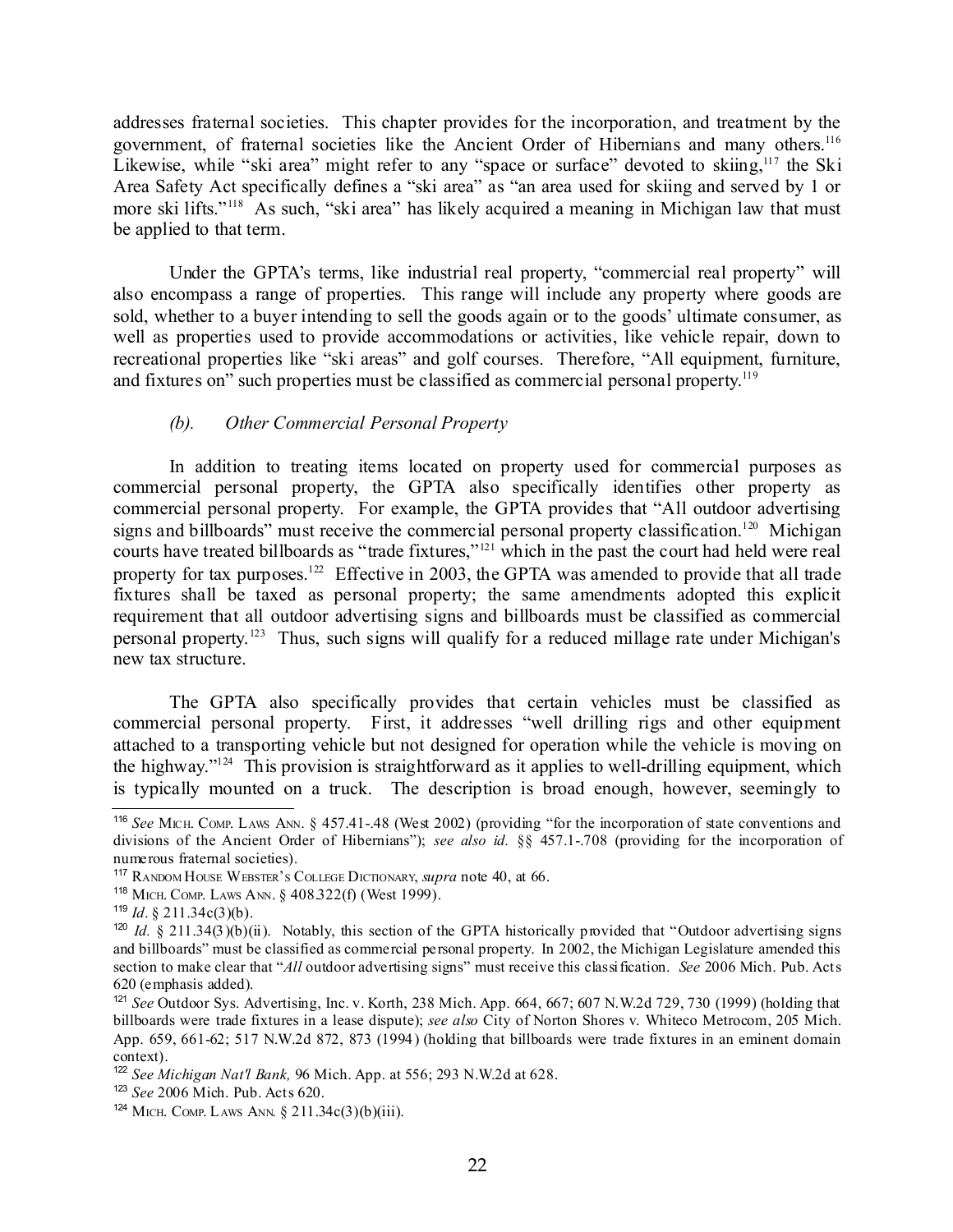encompass other equipment that is similar, such as a truck-mounted tree spade, to other "equipment" on a vehicle that is not intended for use while the vehicle is moving such as cranes that are mounted on the trucks that they unload, and equipment that might commonly be considered part of the vehicle itself, such as the tank on a septic-cleaning vehicle.

Other vehicles that the GPTA specifically identifies as "commercial personal property" include unlicensed commercial vehicles. "Commercial vehicles" might mean any vehicles used to earn a profit,<sup>[125](#page-22-0)</sup> but the Michigan Legislature has defined that term in the Michigan Vehicle Code to mean vehicles used to transport people and goods, and to tow other vehicles:

"Commercial vehicle" includes all motor vehicles used for the transportation of passengers for hire, or constructed or used for transportation of goods, wares or merchandise, and/or all motor vehicles designed and used for drawing other vehicles and not so constructed as to carry any load thereon either independently or any part of the weight of a vehicle or load so drawn.<sup>[126](#page-22-1)</sup>

Thus, "commercial vehicle" has a meaning in Michigan law that should be ascribed to the GPTA's use of that term.<sup>[127](#page-22-2)</sup> Of course, the classification requirement applies only to "unlicensed" commercial vehicles, as licensed vehicles are taxed under the Michigan Vehicle Code itself. [128](#page-22-3)

"Special mobile equipment" is another type of property that the GPTA provides must be classified as commercial personal property. The GPTA does not define this term, and dictionary definitions provide little insight.<sup>[129](#page-22-4)</sup> But "special mobile equipment" is defined in the Michigan Vehicle Code, and means vehicles that are not designed or used primarily for transporting people or property:

"Special mobile equipment" means every vehicle not designed or used primarily for the transportation of persons or property and incidentally operated or moved over the highways, including farm tractors, road construction or maintenance machinery, mobile office trailers, mobile tool shed trailers, mobile trailer units used for housing stationary construction equipment, ditch-digging apparatus, and well-boring and well-servicing apparatus. The foregoing enumeration shall be considered partial and shall not operate to exclude other vehicles which are within the general terms of this definition. Although not within the general terms of this definition, the combination of a mobile car crusher trailer permanently attached to a truck tractor or road tractor shall be considered special mobile equipment for purposes of this act. [130](#page-22-5)

<span id="page-22-0"></span><sup>125</sup> RANDOM HOUSE WEBSTER'<sup>S</sup> COLLEGE DICTIONARY, *supra* note 40, at 245.

<span id="page-22-1"></span><sup>126</sup> MICH. COMP. LAWS ANN. § 257.7.

<span id="page-22-2"></span><sup>127</sup> *See id.* § 8.3a.

<span id="page-22-3"></span><sup>128</sup> See *id.* §§ 257.801-.810; *see also* CITIZENS RESEARCH COUNCIL OF MICHIGAN, *supra* note 106, at 67 (stating that vehicles are taxed under the Michigan Vehicle Code "In lieu of general property and other taxes").

<span id="page-22-4"></span><sup>&</sup>lt;sup>129</sup> "Special" has several definitions, but is primarily defined to mean "of a distinct or particular kind or character." The applicable definition of "mobile" is "contained in or utilizing a motor vehicle for ready movement from place to place," while "equipment" means "the articles, implements, etc., used or needed for a specific purpose or activity." RANDOM HOUSE WEBSTER'<sup>S</sup> COLLEGE DICTIONARY, *supra* note 40, at 1176, 792, and 417. Any number of items could fall within these definitions.

<span id="page-22-5"></span><sup>130</sup> MICH. COMP. LAWS ANN. § 257.62.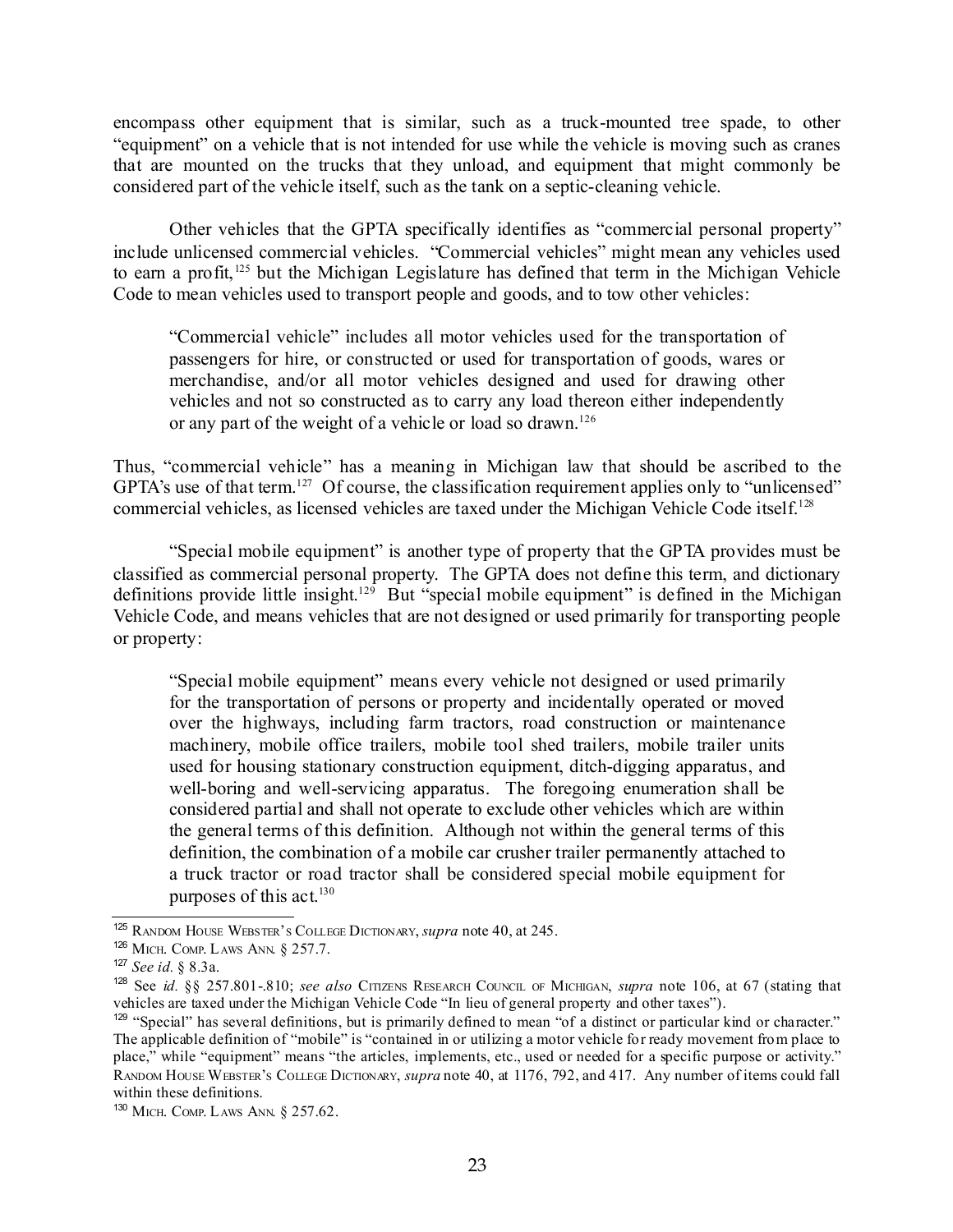Notably, the Michigan Vehicle Code's definition of "special mobile equipment" seems to duplicate the GPTA's specific provision that "well drilling rigs and other equipment attached to a transporting vehicle but not designed for operation while the vehicle is moving on the highway" shall be classified as commercial personal property. The Michigan Vehicle Code's definition even specifically identifies "well-boring" apparatus as special mobile equipment. Again, because Michigan statutes cannot be construed to be redundant, the definition of "special mobile equipment" must be understood to encompass only that equipment that is not specifically identified in another section. In this instance, the ambiguity is seemingly inconsequential because both "equipment attached to a transporting vehicle but not designed for operation while the vehicle is moving on the highway" and "special mobile equipment" are classified as commercial personal property. Finally, commercial vehicles operating on "temporary permits," which are governed by the Michigan Vehicle Code,<sup>[131](#page-23-0)</sup> are also included as "commercial personal property."

### *(c). Summary*

The class of "commercial personal property" thus includes a broad range of items, both because "commercial real property" includes many types of property, and because items that the GPTA specifically identifies as commercial personal property can include a number of types of property. Although this property does not receive the same benefit that industrial personal property receives under Michigan's new tax structure, it nevertheless will be taxed at a lower rate than has applied in the past.

# *3. Classification of Properties That are Used for More than One Purpose*

The GPTA also provides for the classification of properties that are used for multiple purposes. If a property's uses fall within more than one of the GPTA's classifications, the GPTA provides that the taxing jurisdiction's assessor must determine which use most significantly influences the parcel's value:

If the total usage of a parcel includes more than 1 classification, the assessor shall determine the classification that most significantly influences the total valuation of the parcel. [132](#page-23-1)

The property then will be classified under the use that has the most significant influence on the property's value. [133](#page-23-2)

Under this provision, any number of factors relating to value can influence a property's classification. For example, it is not uncommon for a property to be used to both prepare a company's products, which would generally qualify as "manufacturing and processing" such that the property would be classified industrial, and to sell the products, which would generally qualify as wholesale or retail use and result in a commercial classification. The relative portions

<span id="page-23-0"></span><sup>131</sup> *Id.* § 257.243.

<span id="page-23-1"></span><sup>132</sup> *Id.* § 211.34c(5).

<span id="page-23-2"></span><sup>133</sup> MICHIGAN STATE TAX COMM'N, THE CLASSIFICATION OF REAL PROPERTY, *supra* note 96, at 1.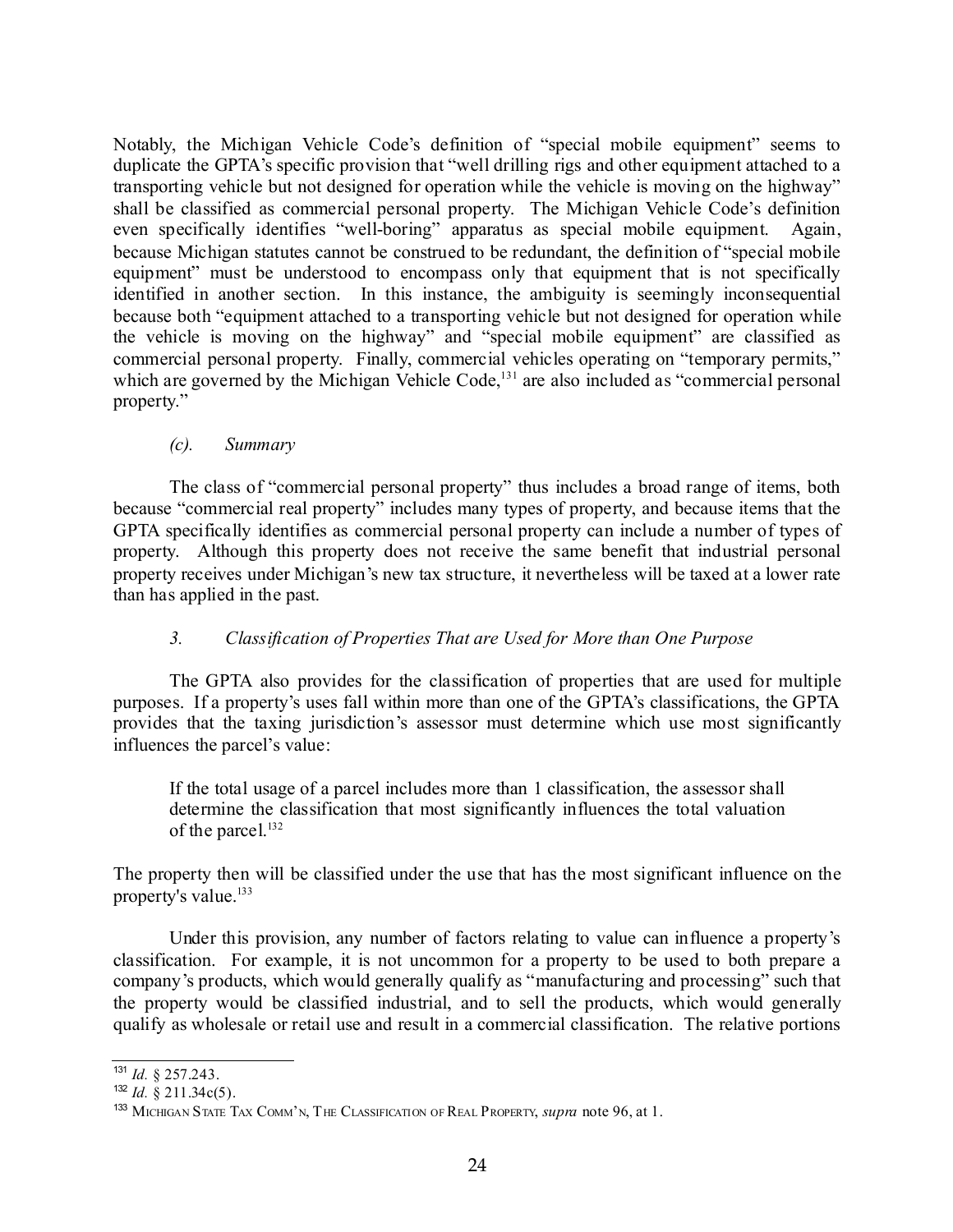of the property devoted to the "industrial" use and the "commercial" use, the value of industrial and commercial property in the property's market, and the building's own position in that market will all affect the property's classification under the GPTA.

#### *4. Issues Arising in Property Classification*

Any number of issues can arise in classifying personal property as either industrial or commercial under the GPTA's definitions. First, because the classification of many items of personal property will depend on the classification of the real property where such items are located, the classification of real property is a significant issue for personal property, and whether the property owner will enjoy the full benefit of Michigan's new tax structure. After all, an item of personal property that is commonly used in both businesses that produce goods as well as businesses that sell goods, like a desktop computer, will be taxed differently depending on whether the real property where the business is located is classified as commercial or industrial. In determining which classification the property should receive, the classification of the real property where it is located will be critical.

In many taxing jurisdictions throughout Michigan, a real property's zoning classification is a significant factor for the taxing jurisdiction in classifying the property under the GPTA.<sup>[134](#page-24-0)</sup> When property classification was not related to the applicable tax rates, zoning essentially provided a useful shorthand for taxing jurisdictions to place property into one of the GPTA's classifications. But following zoning when determining property classification for tax purposes can have pitfalls under Michigan's new tax structure that work to the detriment of both the taxpayer and the educational bodies whose millages are inapplicable to commercial and industrial personal property. For example, some communities' zoning ordinances are "pyramid" or "cumulative" ordinances. These zoning ordinances classify land uses from least intense to most intense; they restrict areas zoned for the least intense uses to those uses, but also permit less intense uses in areas that are zoned for more intense uses. [135](#page-24-1) Thus, industrial use, a more intense use, may not be permitted in a commercial or business district, a less intense use, but commercial and business use may be permitted in an industrial district. [136](#page-24-2) This type of zoning has resulted in a variety of commercial uses being located in industrial districts. It is not uncommon in Michigan to find retail operations, whether selling goods on-site or through catalog and internet orders, located in light industrial buildings that are in districts zoned for industrial uses. Similarly, service operations, including services ranging from photography to automotive repair to athletic and dance instruction, are all commonly located in light industrial buildings that are in light industrial districts. Because the GPTA provides that a property's classification must follow the property's "use," rather than the uses permitted on the property, commercial operations that

<span id="page-24-0"></span><sup>134</sup> *See* MICHIGAN STATE TAX COMM'N, BULLETIN NO. 7 OF 2007, *supra* note 25, at 5 (stating that taxing jurisdictions may "look at the zoning of the real property to help provide clues as to the determination of the classification of the personal property"). In other publications, however, the Michigan State Tax Commission has stated that a property's zoning "does not dictate" its classification under the GPTA. MICHIGAN STATE TAX COMM'N, THE CLASSIFICATION OF REAL PROPERTY, *supra* note 96, at 1.

<span id="page-24-1"></span><sup>135</sup> *See* CLAN CRAWFORD, JR., MICHIGAN ZONING AND PLANNING § 5.07, at 147 (3d ed., 1988). This text notes, however, that modern zoning ordinances are moving away from "pyramiding." *See id.*

<span id="page-24-2"></span><sup>136</sup> *See, e.g.,* Genesee Land Corp. v. Leon Allen & Assocs., 50 Mich. App. 296, 298; 213 N.W.2d 283, 284 (1973).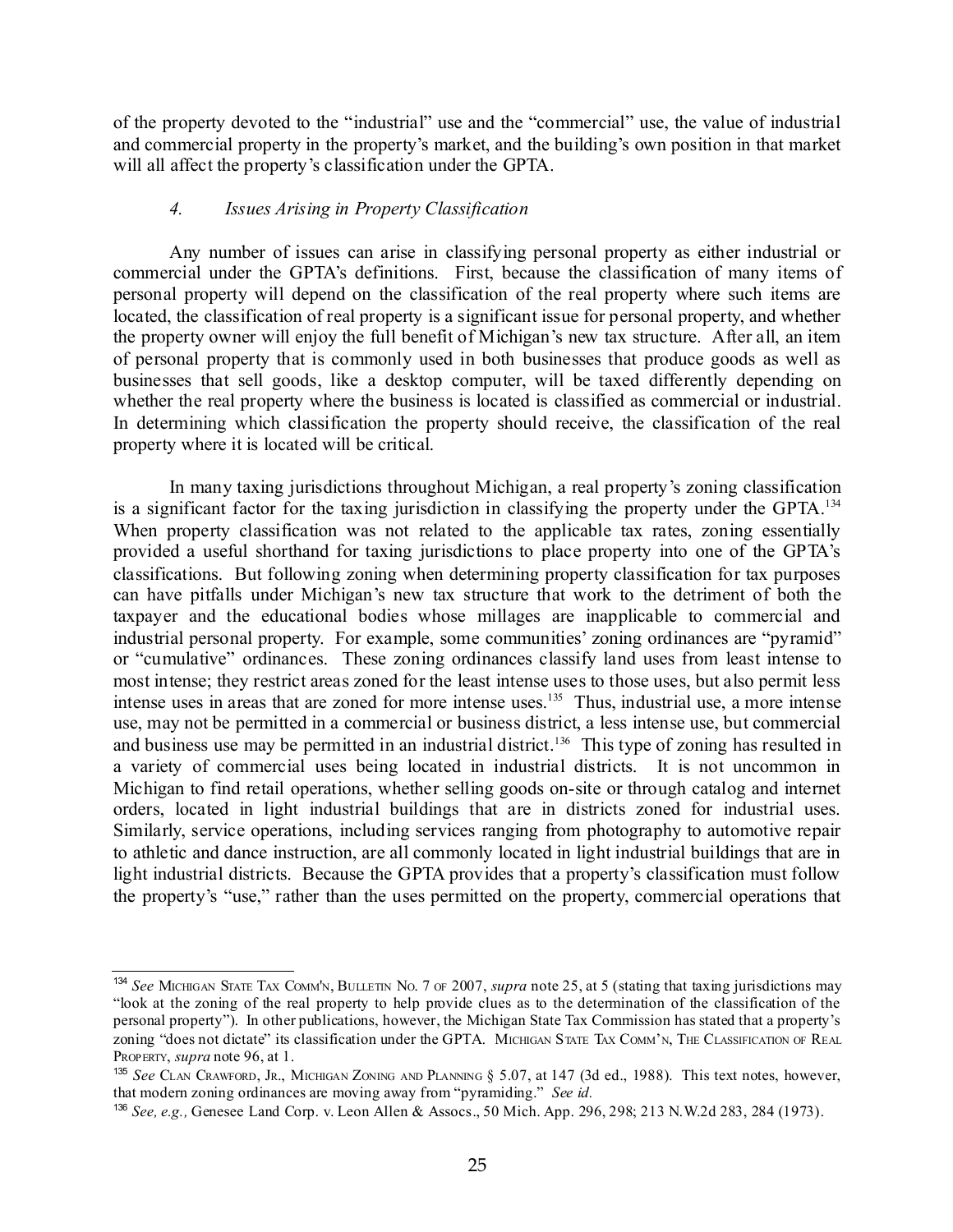locate in industrial districts may be misclassified under the GPTA when zoning is used to guide GPTA classification. [137](#page-25-0)

The same misclassification can result from non-conformities and special land uses. Generally, a non-conforming use is a use of property that is contrary to the provisions of the applicable zoning ordinance. Often, non-conforming uses are property uses that were already established when the local municipality adopted a zoning ordinance that altered the permissible uses on the property. Because the property's use was already established, it is permitted to continue under the zoning ordinance subject to certain limitations.<sup>[138](#page-25-1)</sup> Similarly, a special land use is a use permitted in a zoning district "only under certain circumstances ordinarily listed in the ordinance and usually only after obtaining a permit."<sup>[139](#page-25-2)</sup> These are additional instances of property uses that do not necessarily match the property's zoning, and may feature any variety of uses located in zoning districts where such uses would not generally be located. Accordingly, these are additional instances when using a property's zoning district to drive its classification under the GPTA can result in misclassification of the real property, and therefore the misclassification of personal property.

Another pitfall can be efforts to classify property based on its "highest and best use." Under Michigan law, property's market value for tax purposes is calculated at the property's highest and best use, which is "that most likely legal use which will yield the highest present worth" of a property. The highest and best use concept "recognizes that the use to which a prospective buyer would put the property will influence the price which the buyer would be willing to pay."<sup>[140](#page-25-3)</sup> Thus, even though a property is presently used for one purpose, its "highest and best use" may be for some other purpose. But unlike the valuation process, the GPTA provides that classification depends on a property's "use," not its highest and best use.<sup>[141](#page-25-4)</sup> The GPTA in two instances provides for classification based on something other than a property's "use." The first is for properties larger than fifteen acres "with a market value in excess of its value in use," which the GPTA provides must be classified as developmental real property.<sup>[142](#page-25-5)</sup> The other involves the residential class of real property. The GPTA provides that "[p]latted or unplatted parcels, with or without buildings . . . which are used for, *or probably will be used for*, residential purposes," and "[p]arcels that are used for, *or probably will be used for,* recreational purposes," must all be classified as residential real property.<sup>[143](#page-25-6)</sup> Otherwise, classifying real

<span id="page-25-0"></span><sup>&</sup>lt;sup>137</sup> On the other hand, zoning can be useful in classifying vacant parcels of real property that are smaller than five acres. The GPTA provides that vacant parcels over five acres must be classified as developmental real property. *See* MICH. COMP. LAWS ANN. § 211.34c(2)(c). But smaller vacant parcels fall within the general classifications. *See, e.g., id.* § 211.34c(2)(b)(i) (providing that commercial real property includes "parcels used for commercial purposes ... with or without buildings"). When there is not already activity on a property comprising its "use," future activities on the property are limited to those uses permissible under its zoning, or those uses for which the property could reasonably have its zoning changed. That may provide the only insight into the property's "use," and thus its proper GPTA classification. Because vacant property is vacant, of course, it would not contain personal property and is not addressed further in this Article.

<span id="page-25-1"></span><sup>138</sup> *See* CRAWFORD, *supra* note 135, at §5.01, p. 129-30.

<span id="page-25-2"></span><sup>139</sup> *Id.* § 6.04, at 169. "Such uses are called by such various names as *exceptions, waiver uses, special exceptions, special uses,* or *conditional uses." Id.*

<span id="page-25-3"></span><sup>140</sup> Edward Rose Bldg. Co. v. Independence Twp., 436 Mich. 620, 633; 462 N.W.2d 325, 331 (1990).

<span id="page-25-4"></span><sup>&</sup>lt;sup>141</sup> See MICH. COMP. LAWS ANN. § 211.34c (providing that commercial real property "includes the following . . . parcels *used* for commercial purposes") (emphasis added).

<span id="page-25-5"></span><sup>142</sup> *See id.* § 211.34c(2)(c).

<span id="page-25-6"></span><sup>143</sup> *Id.* § 211.34c(2)(e) (emphasis added).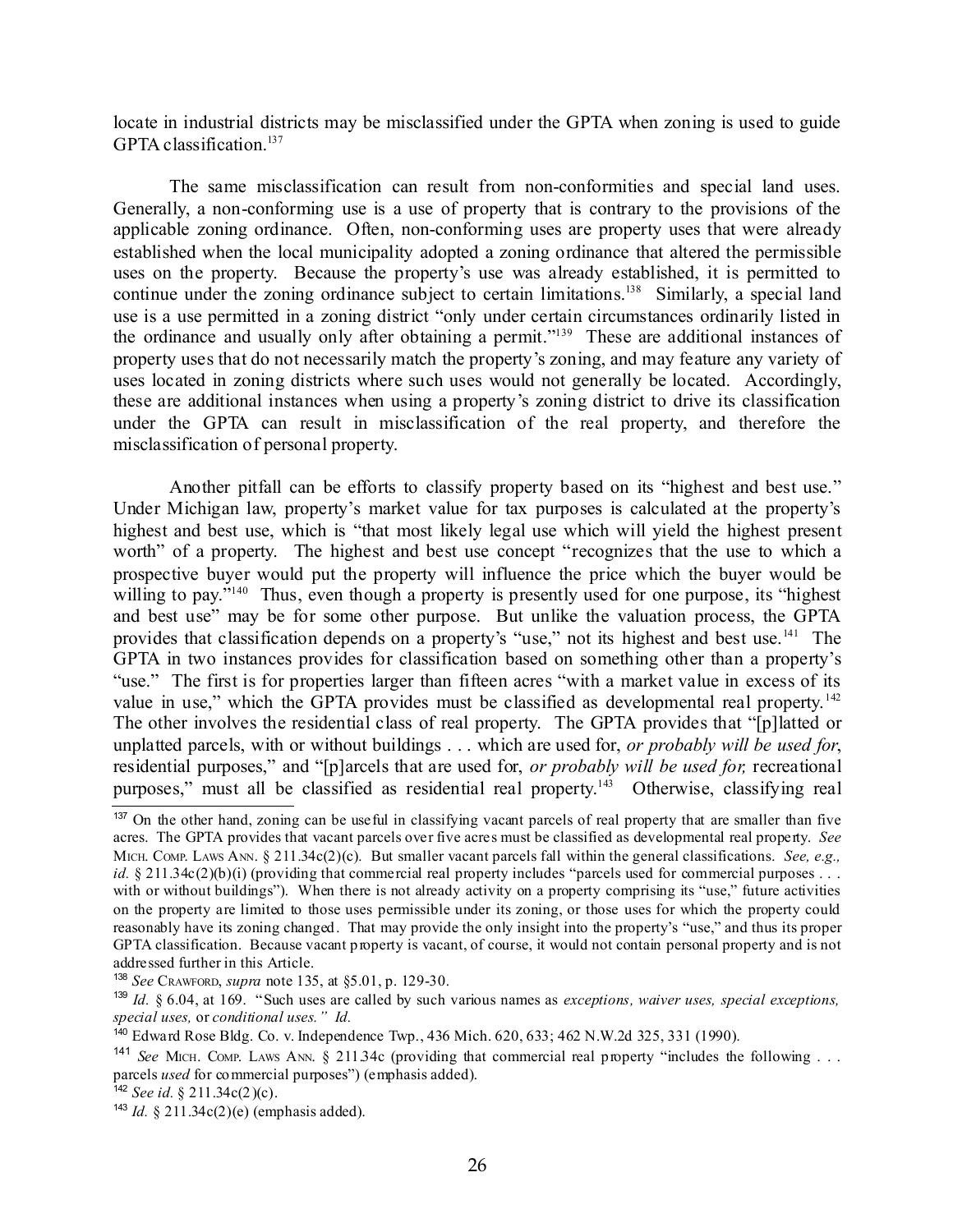property based on something other than the property's "use" can result in misclassification of the personal property located on the real property.

These and other issues that may arise in classifying property under the GPTA were of little consequence in the past, when property classifications did not affect the amount of taxes that the taxpayer would pay or that the taxing jurisdiction might expect to collect. But now that the applicable millage rate depends on whether personal property is classified as industrial personal property or commercial personal property, the classification of personal property, and therefore the classification of the real property where the personal property is located, is magnified. For example, if a taxing jurisdiction follows its zoning ordinance in classifying real property, and classifies real property that is in an industrial zone, but is used for a service purpose like automotive repair, as "industrial real property," then the personal property located on that property would also be "industrial real property" under the GPTA. As such, even though the property is used for service purposes and should be classified as "commercial," the personal property would be classified as industrial and taxed at the reduced millage rate. The taxing jurisdiction would therefore have bestowed a benefit on the taxpayer, and would have foregone revenue to which the educational bodies whose millages do not apply were otherwise entitled, based on a flawed application of the GPTA's property classifications. Similarly, a taxing jurisdiction following its zoning ordinance may misclassify a non-conforming use, like an industrial use located in a zoning district designed for commercial uses, by classifying the property used for industrial purposes as "commercial" under the GPTA. Personal property located on the parcel would therefore also qualify as commercial personal property, improperly denying the taxpayer the reduced millage rate that should apply to industrial personal property and resulting in overtaxation.

Likewise, properties used for more than one purpose could become a source of dispute under Michigan's new tax structure. Taxpayers may seek to emphasize the manufacturing aspects of their properties, seeking an industrial classification, while taxing jurisdictions may seek to emphasize the value of the property's commercial components. There is no shortage of instances where such a dispute may arise, as companies produce goods ranging from clothing to wood products to windows that are sold in showrooms at the same location where the items were produced. Under the GPTA, the use that has the more significant influence on the real property's value should control its classification, and in turn control the classification of much of the personal property located there. Determining which use has the greater influence could be quite nuanced, leaving whether the owner should receive the full benefit of Michigan's new tax structure subject to debate. Such a debate would have been purely academic in the past, but now that the applicable millage rates for personal property depend on property classification, taxpayers with significant personal property could have a tremendous stake in whether such a property is classified as commercial or personal. Thus, disputes over the classification of property used for more than one purpose, as well as disputes over the classification of other real property that controls the classification of personal property, will receive much greater scrutiny under Michigan's new tax structure than it ever has in the past.

### *C. Challenging Property's Classification Under the GPTA*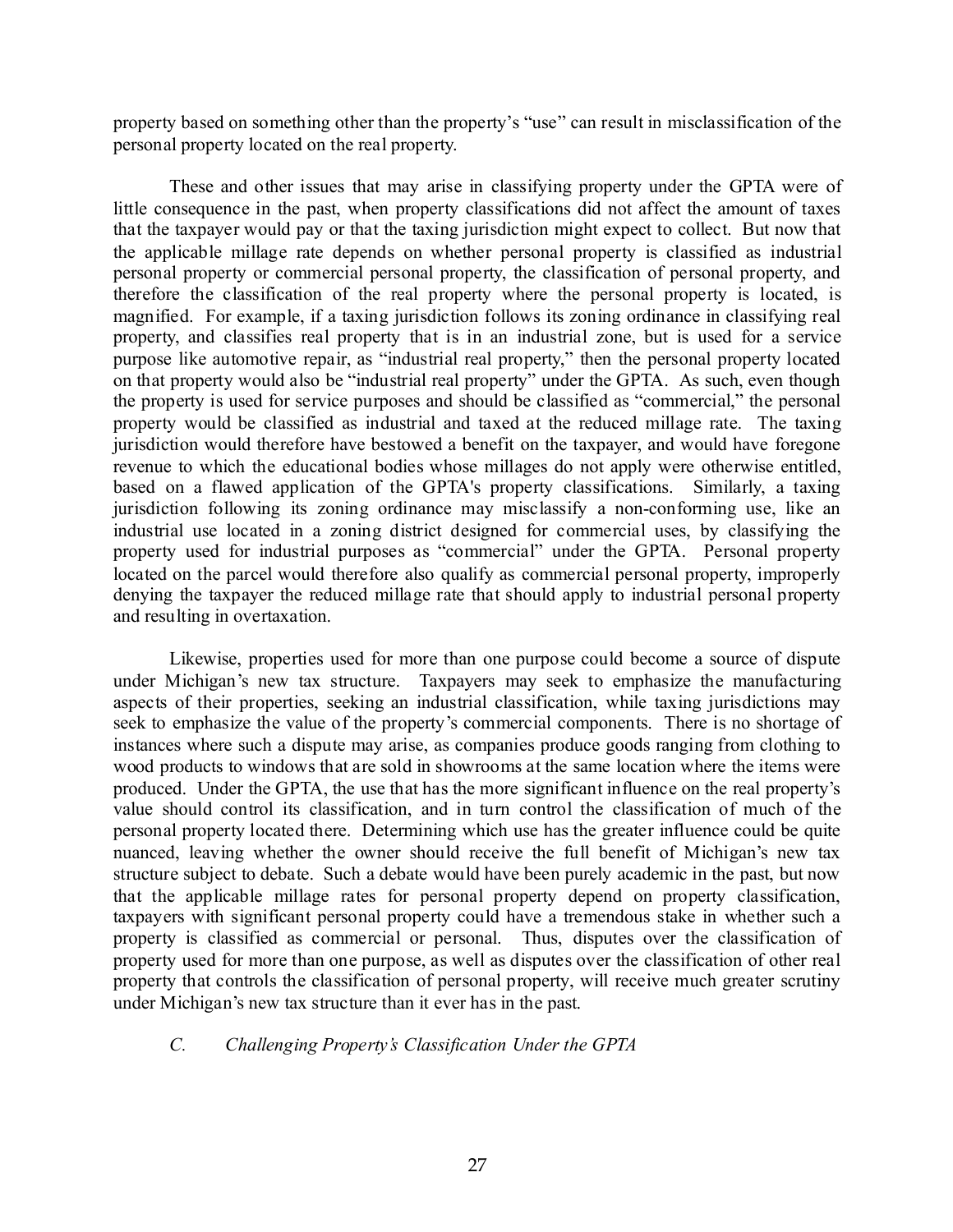The increased scrutiny on property classification that will result from the changes in Michigan's tax structure will also result in more scrutiny on the classification appeal process, as taxpayers and potentially taxing jurisdictions may seek to ensure that properties are properly classified so that the correct millage rate will apply. Under the GPTA, the taxing jurisdiction first assigns a property's classification. It provides that the local assessor shall determine the classification for all assessable property within the taxing jurisdiction.<sup>[144](#page-27-0)</sup> Taxing jurisdictions must notify property owners of the classification placed on their properties in the notice of assessment that must also advise property owners about changes in their properties' state equalized values and taxable values.<sup>[145](#page-27-1)</sup> The GPTA requires that these notices must be provided to property owners and "mailed not less than 10 days before the meeting of the board of review."<sup>[146](#page-27-2)</sup>

To appeal a property's classification, the GPTA requires that the property owner must notify the local assessor of the dispute and appear before the taxing jurisdiction's March Board of Review.<sup>[147](#page-27-3)</sup> The Board of Review may either affirm the classification placed on the property or grant the taxpayer relief by altering the classification. If either the local assessor or the taxpayer is dissatisfied with the Board of Review's decision, then either one may appeal to the State Tax Commission. But the State Tax Commission's decision is the final word on property's classification in any given year:

An owner or assessor may appeal the decision of the March board of review by filing a petition with the state tax commission not later than June 30 in that tax year. The state tax commission shall arbitrate the petition based on the written petition and the written recommendations of the assessor and the state tax commission staff. An appeal may not be taken from the decision of the state tax commission regarding classification complaint petitions and the state tax commission's determination is final and binding for the year of the petition. [148](#page-27-4)

On the other hand, the Michigan Tax Tribunal has considered whether an item of property is real property or personal property in the context of an appeal challenging real property's assessment. In such instances, if the item is personal property, then the Tribunal has not accounted for the items in valuing the real property.<sup>[149](#page-27-5)</sup> But the Tribunal has explained that it lacks jurisdiction to consider a given item of property's classification under the GPTA. [150](#page-27-6)

Appealing a property's classification is importantly different from appealing the property's assessed and taxable value. Under amendments to the Michigan Tax Tribunal Act that were adopted in 2006,<sup>[151](#page-27-7)</sup> property owners need not appear before the taxing jurisdiction's March

<span id="page-27-6"></span>150 *See* TES Filer City Station v. Filer Twp., \_ M.T.T.R. \_, \_\_ (Docket No. 192808, Jan. 23, 2004).

<span id="page-27-7"></span>151 *See* 2006 Mich. Pub. Acts 174.

<span id="page-27-0"></span><sup>144</sup> *See id.*

<span id="page-27-1"></span><sup>145</sup> *See id.* § 211.24c(1), (2).

<span id="page-27-2"></span><sup>146</sup> *Id.* § 211.24c(4).

<span id="page-27-3"></span><sup>147</sup> *See id.* § 211.34c(6). The March Board of Review is a body appointed by the jurisdiction's governing body to consider protests from persons who believe that their properties' assessments are incorrect. *See generally id.* § 211.29 (discussing township boards of review), § 211.30 (discussing boards of review in general). 148 *Id.* § 211.34c(6).

<span id="page-27-5"></span><span id="page-27-4"></span><sup>149</sup> *See, e.g.,* College Inn of Big Rapids v. City of Big Rapids, \_ M.T.T.R. \_, \_ (Docket No. 299574, July 7, 2005) (concluding that the value of a sign could not be taken into account in valuing the petitioner's real property because the sign was a trade fixture and thus personal property).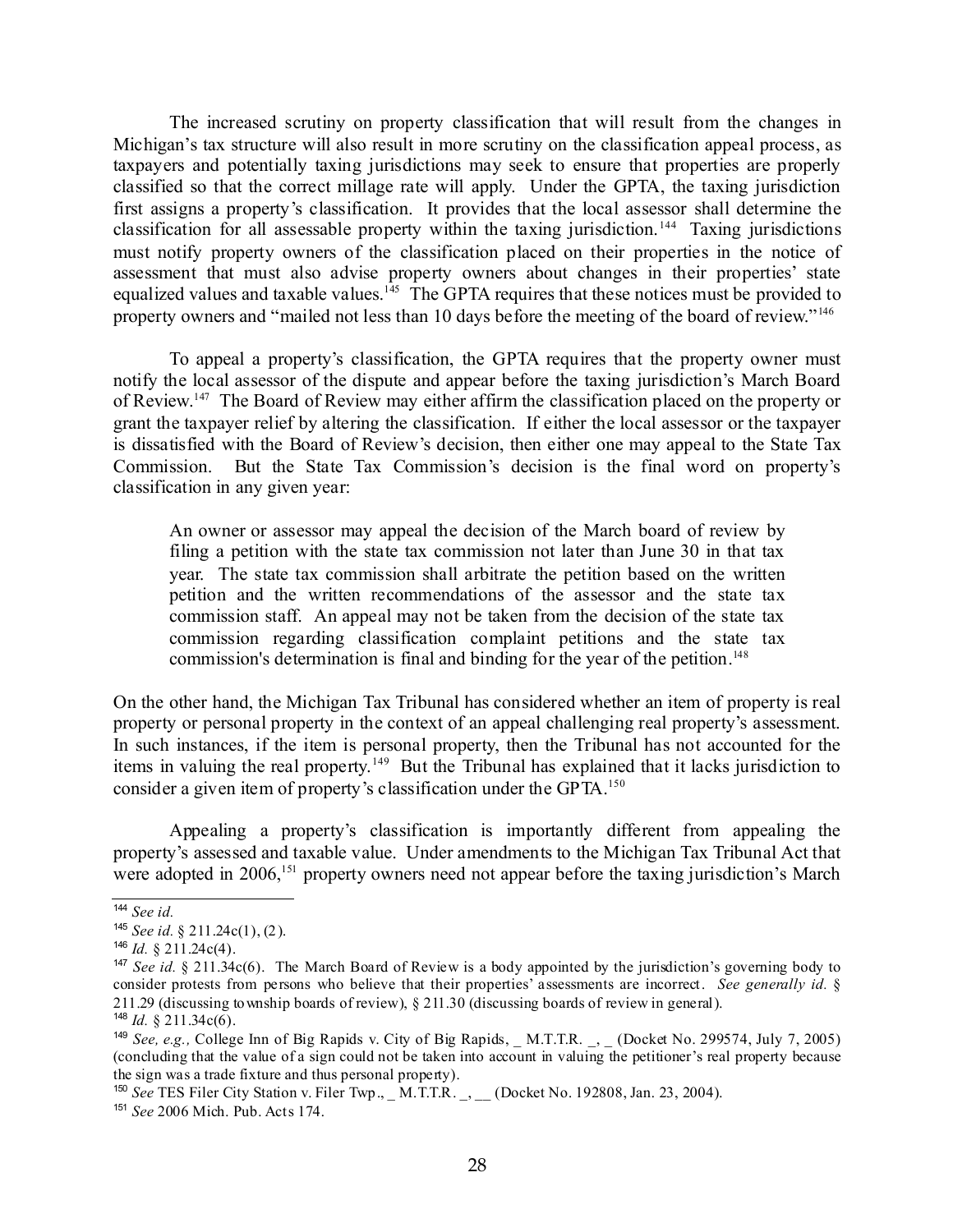Board of Review to appeal the assessed and taxable values placed on real property with commercial, industrial, and developmental classifications. [152](#page-28-0) Similarly, the taxpayer is not required to appear before the March Board of Review to appeal the assessed and taxable values placed on personal property with commercial, industrial, and utility classifications, so long as the taxpayer filed a personal property statement before the Board of Review began to meet.<sup>[153](#page-28-1)</sup> But to appeal any property's classification, the taxpayer must appear before the March Board of Review.<sup>[154](#page-28-2)</sup> In the instances that Michigan law imposes a requirement to appear before the March Board of Review, that requirement has been considered jurisdictional.<sup>[155](#page-28-3)</sup> Failure to challenge a property's classification before the March Board of Review could therefore be construed to foreclose the State Tax Commission's jurisdiction to consider a classification challenge, and along with it the taxpayer's right to challenge its property's classification. Thus, taxpayers must appeal to the applicable board of review. Further, because the classification of many items of personal property depend on the classification of the real property where the personal property is located, taxpayers may desire to appeal the classification of both the real and personal property to ensure that their rights are preserved.

#### IV. CONCLUSION

In a 2007 bulletin addressing the recent changes in Michigan's tax structure, the Michigan State Tax Commission observed that the legislation adopting the changes did not alter the GPTA's definitions of the commercial and industrial classes of personal property. [156](#page-28-4) Based on the lack of any changes in those definitions, the commission emphasized that "nothing in the new laws merits any changes in classification of personal property."<sup>[157](#page-28-5)</sup> The State Tax Commission's conclusion only follows, however, if personal property was correctly classified before the new laws were adopted.

In the past, whether property was classified correctly was not important because all property, real and personal, was taxed at the same millage rate.<sup>[158](#page-28-6)</sup> Under Michigan's new tax structure, however, "incorrect classification can lead to incorrect payment of property taxes," and additionally can affect a taxpayer's obligations under the Michigan Business Tax Act.<sup>[159](#page-28-7)</sup> Because the new tax structure provides lower millage rates for personal property that is classified as either commercial or industrial personal property, whether property is personal property at all, and which GPTA classification will apply, are both much more significant than they have been in the past. Further, when possible, taxpayers may likely favor identifying more property as personal property, and having that personal property classified as industrial, which provides the most favorable tax rate. Whether taxing jurisdictions may have a converse incentive to favor identifying more property as real property, which is taxed at a higher rate, and classifying more personal property as commercial personal property rather than industrial personal property, is

<span id="page-28-0"></span><sup>152</sup> *See* MICH. COMP LAWS ANN*.* § 205.735a(4)(a).

<span id="page-28-1"></span><sup>153</sup> *See id.* § 205.735a(4)(b). The GPTA requires that all persons in possession of personal property must file a statement with the taxing jurisdiction identifying the personal property in that person's possession. *See id.* § 211.19. 154 *See id.* § 211.34c(6).

<span id="page-28-3"></span><span id="page-28-2"></span><sup>155</sup> *See id.* § 205.735(1); *see also* Ford Motor Co. v. City of Woodhaven, 475 Mich. 425, 430; 716 N.W.2d 247, 250  $(2006)$ .

<span id="page-28-4"></span><sup>156</sup> MICHIGAN STATE TAX COMM'N, BULLETIN NO. 7 OF 2007, *supra* note 25*,* at 1.

<span id="page-28-5"></span><sup>157</sup> *Id.*

<span id="page-28-6"></span><sup>158</sup> *See id.* at 4.

<span id="page-28-7"></span><sup>159</sup> *Id.*